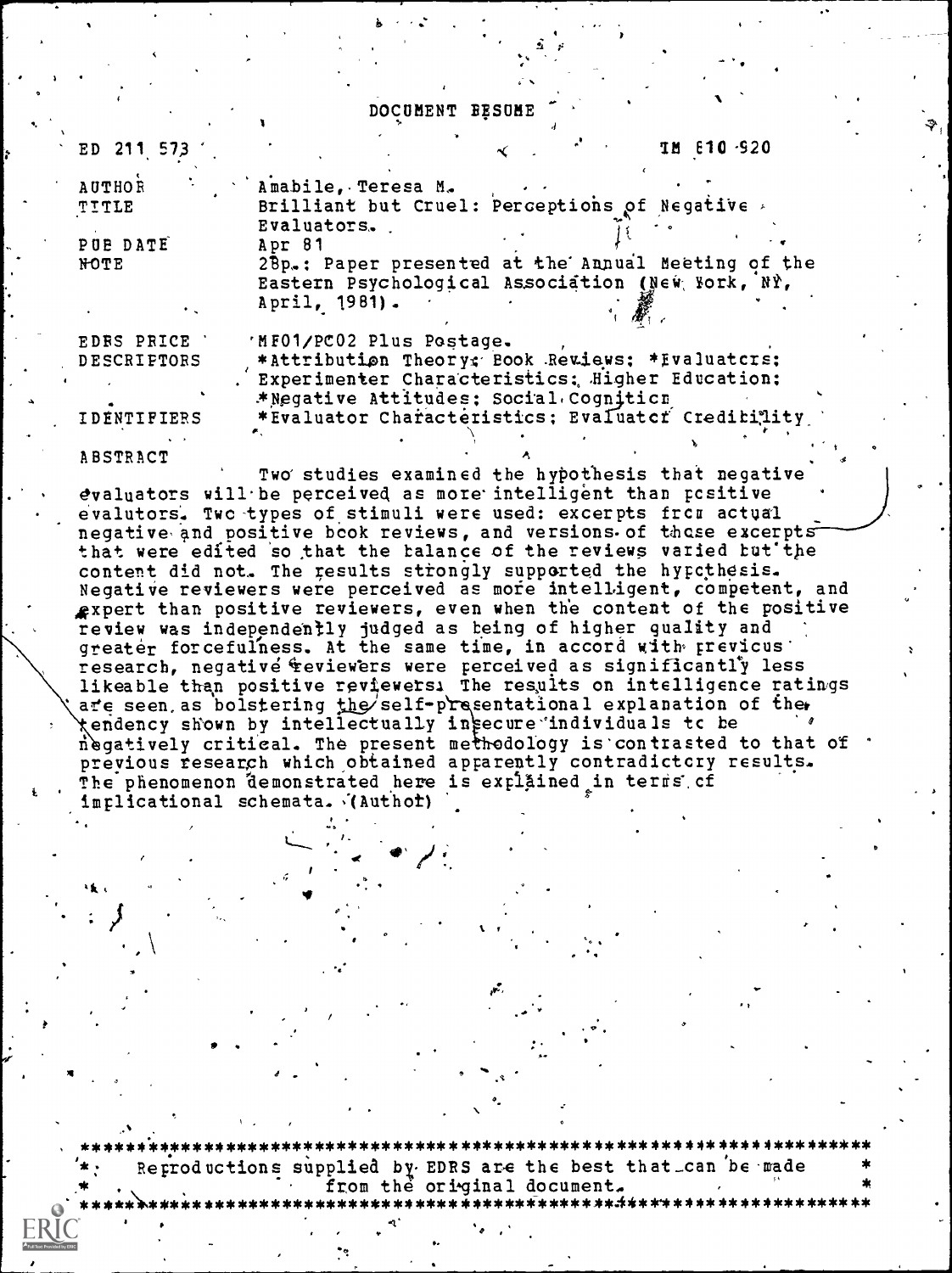Brilliant but Cruel:

Perceptions of Negative Evaluators

Teresa M. Amabile

 $\overline{a}$ 

**Brandeis University** 

Portions of this paper were presented at the annual meeting of the Eastern Psychological Association, New York, April 1981. ,1. <sup>6</sup>

The author wishes to thank David Schlesinger for his invaluable assistance in planning and conducting Study 2, Nancy Lubell for her assistance 'in conducting Study 1 and in analyzing the data, and William DeJong for his helpful comments on an earlier version of this manuscript. 1.

Requests for reprints should be sent to Teresa M. Amabile, Department of Psychology, Brandeis University, Waltham, Massachusetts 02254.

 $2 \rightarrow$ 

U.S. DEPARTMENT OF EDUCATION NATIONAL INSTITUTE OF EDUCATION EDUCATIONAL RESOURCES INFORMATION <sup>I</sup> CENTER (ERIC)

 $J$  une  $1981$ 

sG

This document has been reproduced as received from the person or organization originating it

Minor changes have been made to improve reproduction quality  $\sim$ 

Points of view or opinions stated in this document do not necessarily represent official NIE position or policy

"PERMISSION TO REPRODUCE THIS MATERIAL HAS BEEN GRANTED BY

 $\mathcal{C}^{\prime}$ 

TO THE EDUCATIONAL RESOURCES<br>INFORMATION ON THE SOURCES INFORMATION CENTER (ERIC)."

Running head: Negative Evaluators

I

 $PIO$   $920$ 

 $\mathcal{U}$ 

a.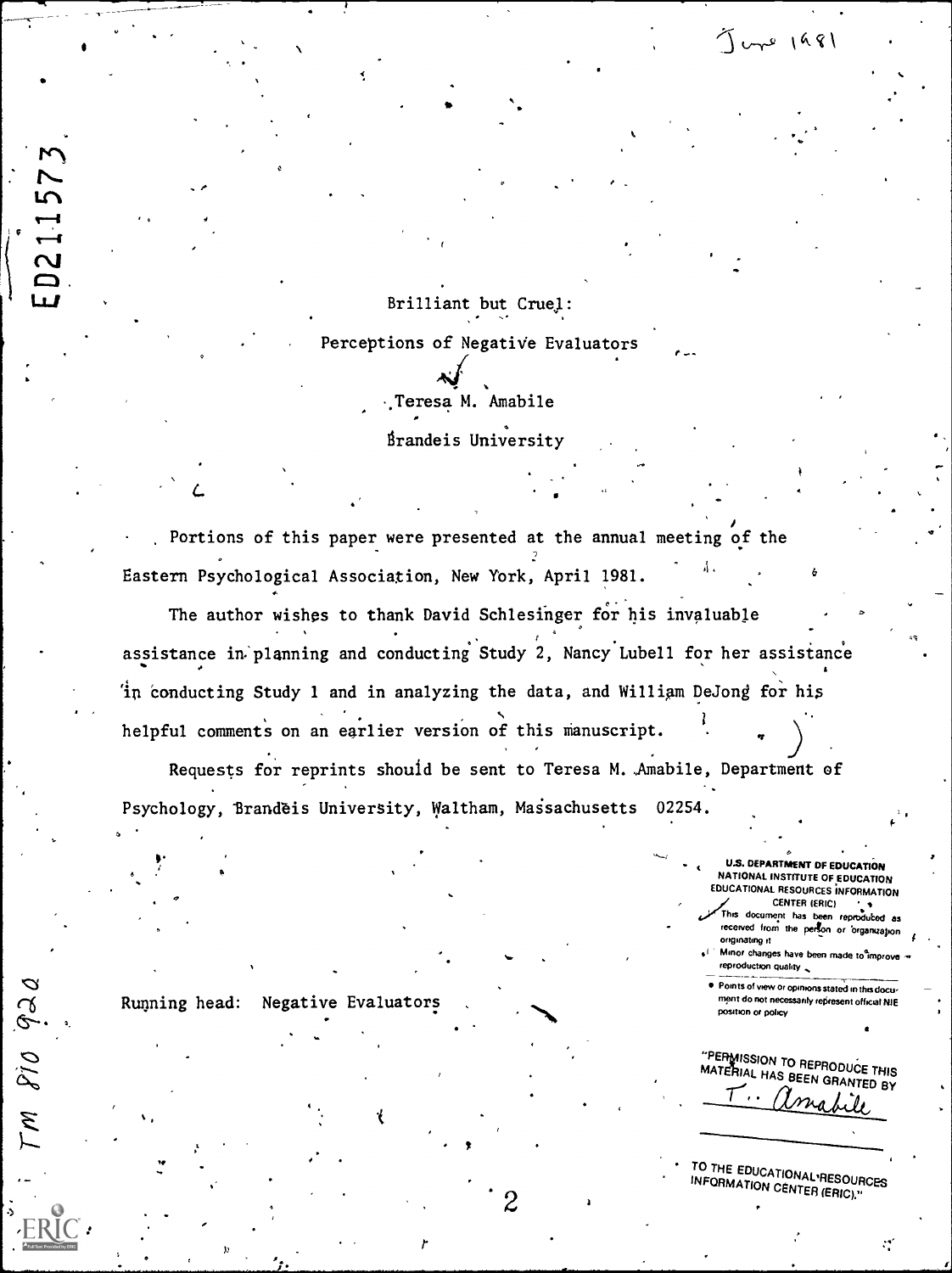$\mathbf{1}$ 

 $\bullet$  $\mathcal{L}^{\text{max}}_{\text{max}}$ 

### Abstract

Two studies examined the hypothesis that negative evaluators, will be perceived as more intelligent than positive evaluators. Two types of stimuli were used: excerpts from actual negative and positive book reviews, and versions of those excerpts.that were edited so that the valence of the reviews varied but the content did not. The results strongly supported the hypothesis. Negative reviewers were perceived as more intelligent, competent, and expert than positive reviewers, even when the content of the positive review was independently judged as being of higher quality and greater forcefulness. At the same time, in accord with previous research', negative reviewers were perceived as significantly less likeable than positive réviewers. The results on intelligence ratings are seen as bolstering the self-presentational explanation of the tendex shown by intellectually insecure individuals to be negatively critical. The present methodology is contrasted to that of previous research which obtained apparently contradictory results. The phenomenon demonstrated here is explained in terms of implicational schemata.

.11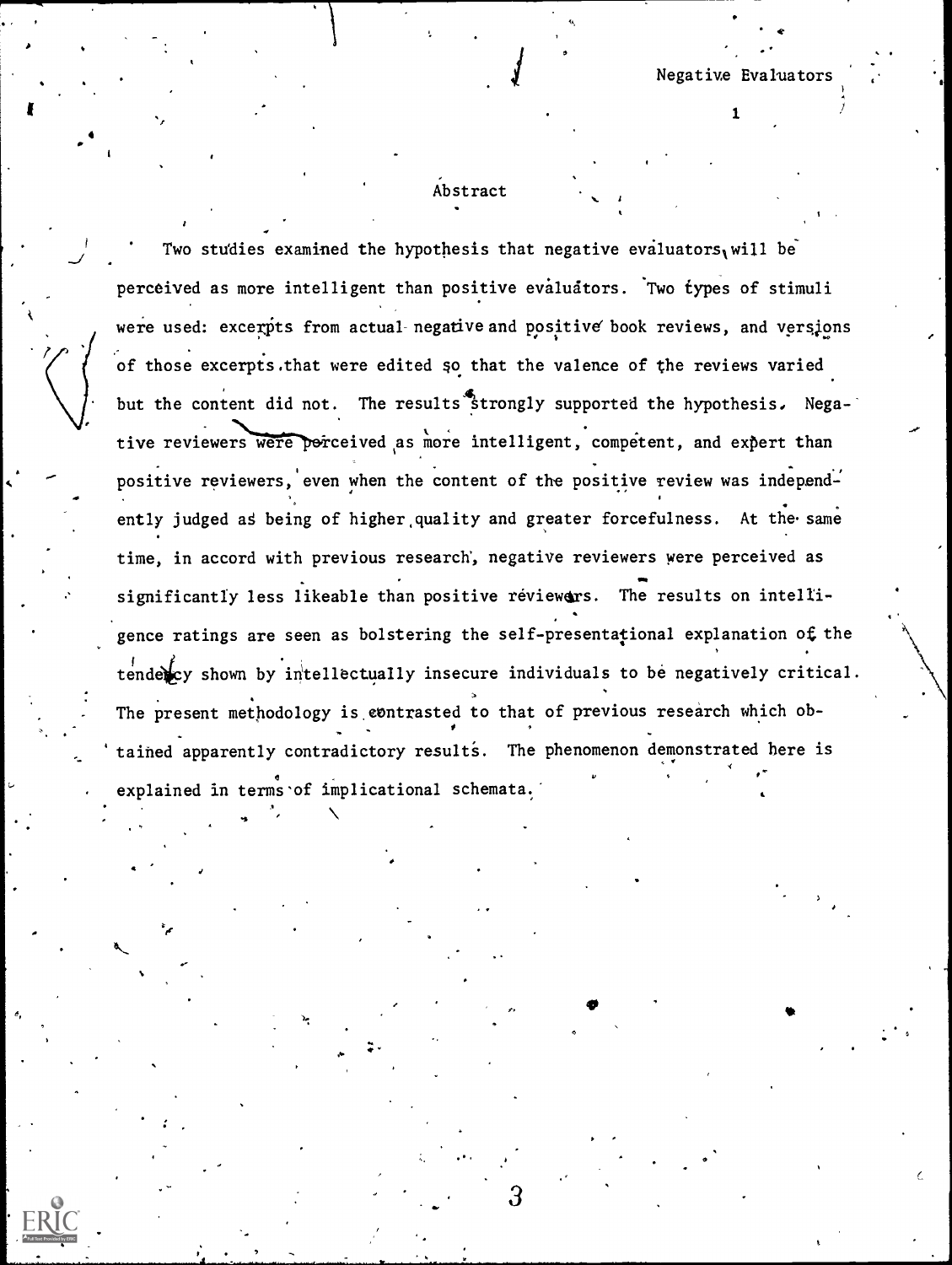Negative Evaluators

2

#### Brilliant but Cruel:

Perceptions of Negative Evaluators

Only pessimism sounds profound. Optimism sounds superficial.'

(Blotnick, 1979, p..229)

The observation, that "only pessimism sounds profound" has been proposed as. an explanation for the current popularity of negative prognostications on society's future (Blotnick, 1979): prophets of doom and gloom appear wise and insightful, while optimists are perceived as foolhearty and ignorant. If these f intuitive' observations are valid, they might actually identify only one form of a more general phenomenon; it might indeed be that negative statements are, in general, seen as intelligent while positive statements are seen as having a naive "Pollyanna" quality. Given the well-documented primacy of evaluation in human responses to a wide variety of stimuli (Frijda, 1969; Osgood, Suci, & Tannenbaum, 1957; Warr & Knapper, 1968; Zajonç, 1980), the impact of positive and negative evaluations on observers becomes an important issue.

Recent research (Amabile & Glazebrook, in press) has demonstrated a bias toward negativity in some interpersonal evaluations.. When asked to evaluate other individuals or their work, subjects who believed their audience to be of higher intellectual status than themselves or who believed their intellectual . position to be insecure exhibited a negativity bias. Compared to subjects who were secure or who had an equal-status audience, they were consistently more negative in their evaluations of stimulus persons' intellectual qualities..

A self-presentation mechanism was proposed as an explanation for this-neg- . ativity bias. Individuals who have low status relative to the audience for their evaluation or who occupy unstable positions within a group may be

4

 $\mathcal{L}$  . The set of  $\mathcal{L}$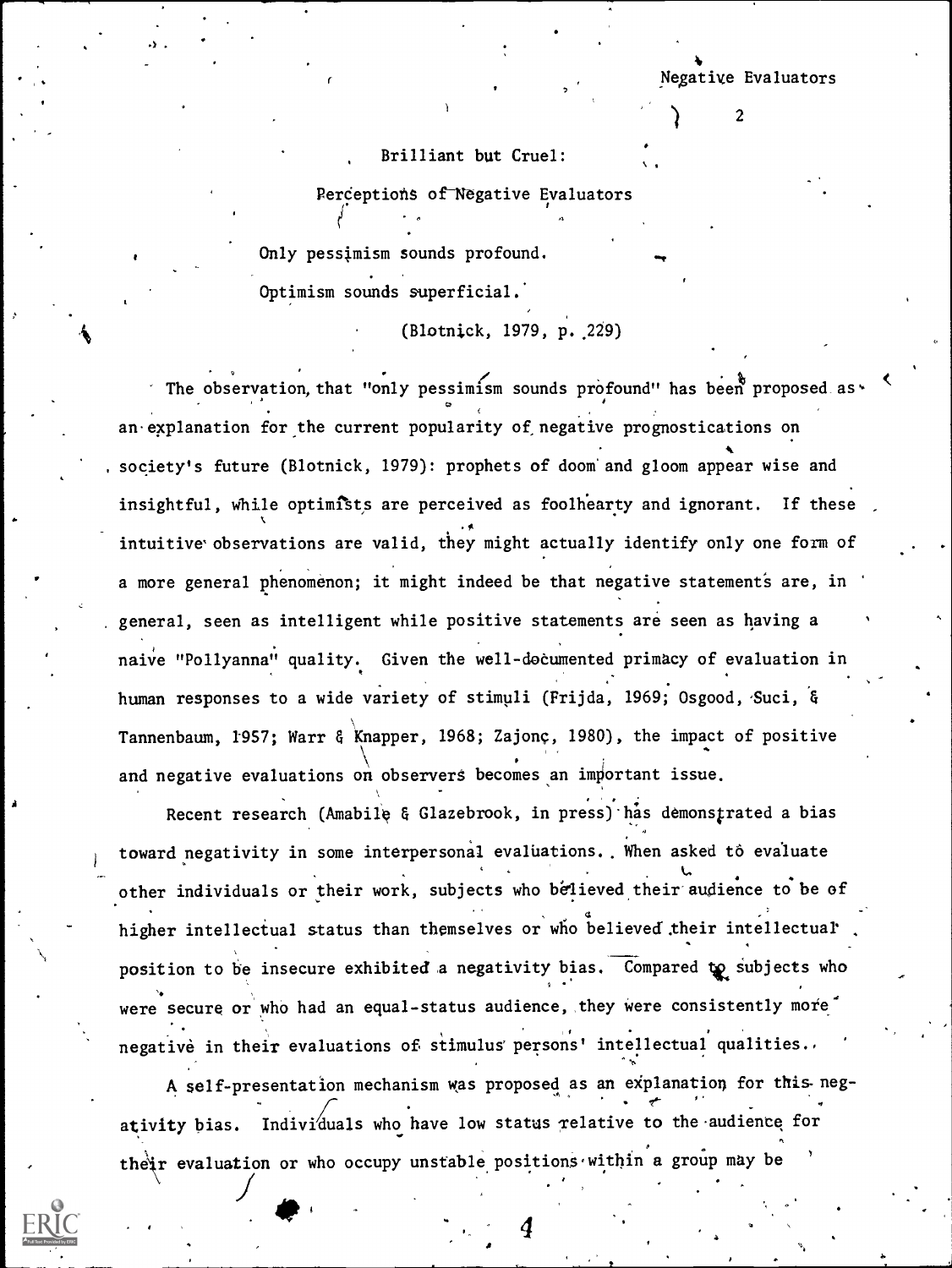$3 \sim 3$ 

intellectually insecure. They may, in short, be concerned about the way in which'their intellectual abilities are perceived. Thus, in an effort to preserve their self-esteem and their esteem in the eyes of observers, they may become negatively critical of the intelligence or the intellectual work of others. This self-presentation explanation relies on the assumption that negative cirticism is indeed perceived as more intelligent, incisive, and insightful than praise (or'at least that people, as actors, believe that it is). There is, how ever, virtually no evidence on this issue. Aronson and Worchel (1966) found that people view negative evaluators more negatively than positive evaluators, when they themselves are the subject of those evaluations. But reciprocity is  $\cdot$ not an issue in the phenomenon proposed here; it is suggested that, when a third party is evaluated, an observer will view a negative evaluator as more intelli-

 $\mathcal{A}$ 

gent than a positive evaluator.

 $\mathcal{L}$  , and the state  $\mathcal{L}$ 

 $\overline{\phantom{a}}$ 

 $\mathbb{Q}$ In his classic experiments on person perception, Asch (1946) did obtain <sub>.</sub> some indirect evidence suggesting that negative evaluators might be seen as more intelligent. Presented with lists of trait descriptors, subjects rated an "intelligent" and "poYite" person as "wise" only 30% of the time, but rated an."intelligent" and "blunt" person as "wise" 50% of'the time.

A more recent series of experiments, on the other hand, provides evidence that seems contradictory to the hypotheses presented here (Folkes & Sears, 1977). In those experiments, although the major focus was liking for negative and positive evaluators, subjects were asked to make ratings of both the likeability and the intelligence of several stimulus persons who gave a series of "like- . dislike" judgments about a number of stimulus objects. It was found that when the stimulus objects were politicians, stimulus persons giving mixed positive . 'and negative evaluations were perceived as more knowledgeable than those giving

5

 $\sigma$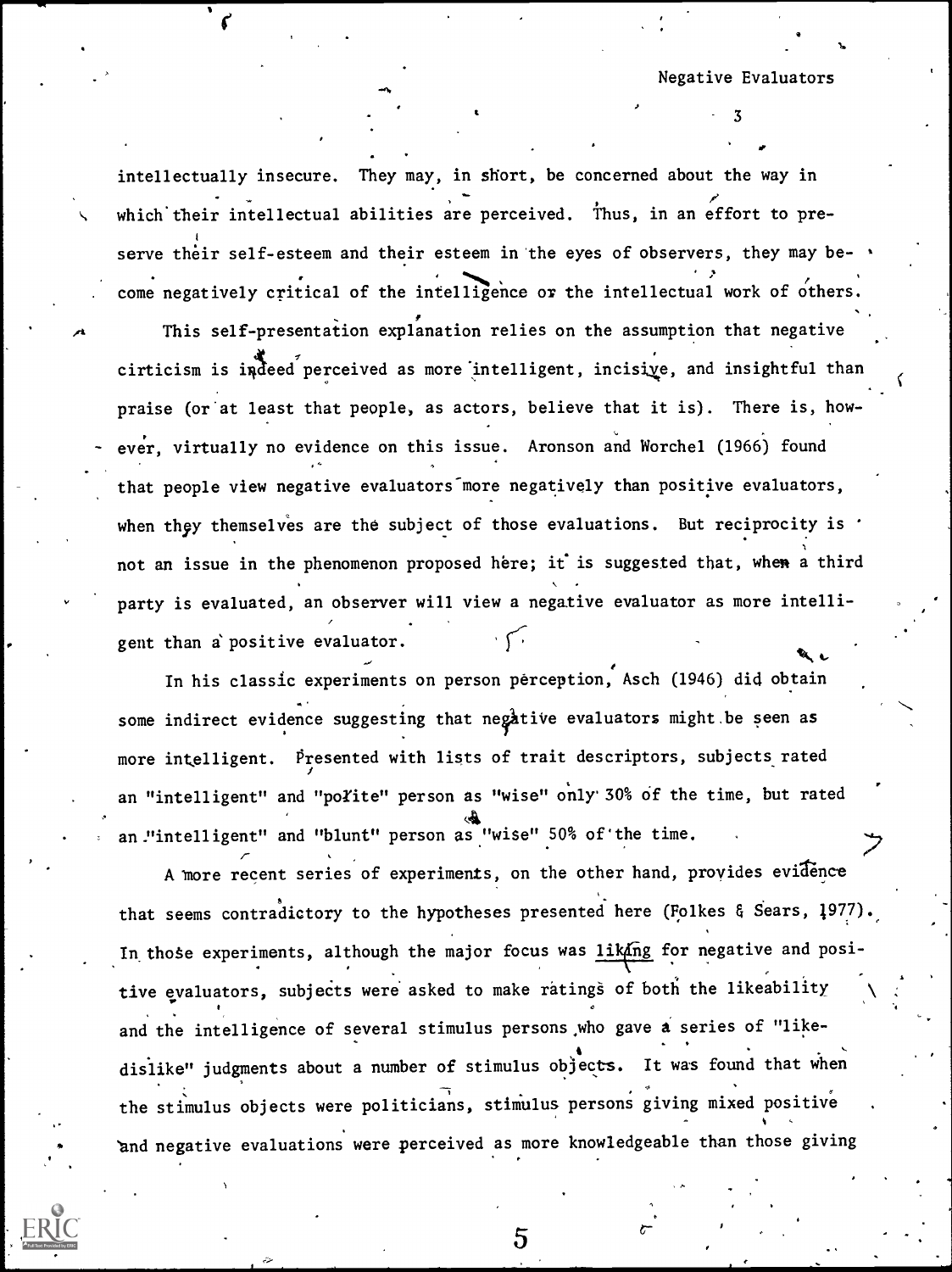more uniformly negative or positive evaluations. However, when the objects 4 were cafeteria workers, movies, cities, and college courses, stimulus persons' giving the most positive evaluations were regarded as most knowledgeable.

,Negative Evaluators

4

 $\mathcal{C}$  and  $\mathcal{C}$ 

Before concluding that negative evaluations cannot be perceived as more intelligent than positive evaluations, however, it would seem wise to examine impressions based on evaluations that are somewhat more substantive than simple , ltke-dislike judgments. Impressions of more tubstantive evaluations might be rather different from impressions of simple preference statements; moreover, evaluations of single stimulds objects might have a somewhat different impact from evaluations of a series of objects. Certainly, in everyday discourse, it is probably more common for an individual to give a somewhat detailed evaluation of a given object than to make a series of unelaborated like-dislike statements about a' large number of objects.

The studies reported here represent a preliminary program designed to investigate the impact of relatively substantive evaluations of a single object (a . book) on observers' judgments of the evaluators' intelligence and likeability. As a derivative of the self-presentation explanation of the negativity bias, it was hypothesized that although negative evaluators might be seen as less likeable than positive evaluators, they should at the same time be seen as more in- $\bullet$ telligent.

#### STUDY 1

In an effort to present subjects with negative and positive evaluations that were similar to those they might encounter in everyday life, excerpts were taken-from two brief book reviews in the Sunday New York Times. In a within-, subjects design, each subject read both reviews and then rated each reviewer on a number of dimensions.<sup>1</sup>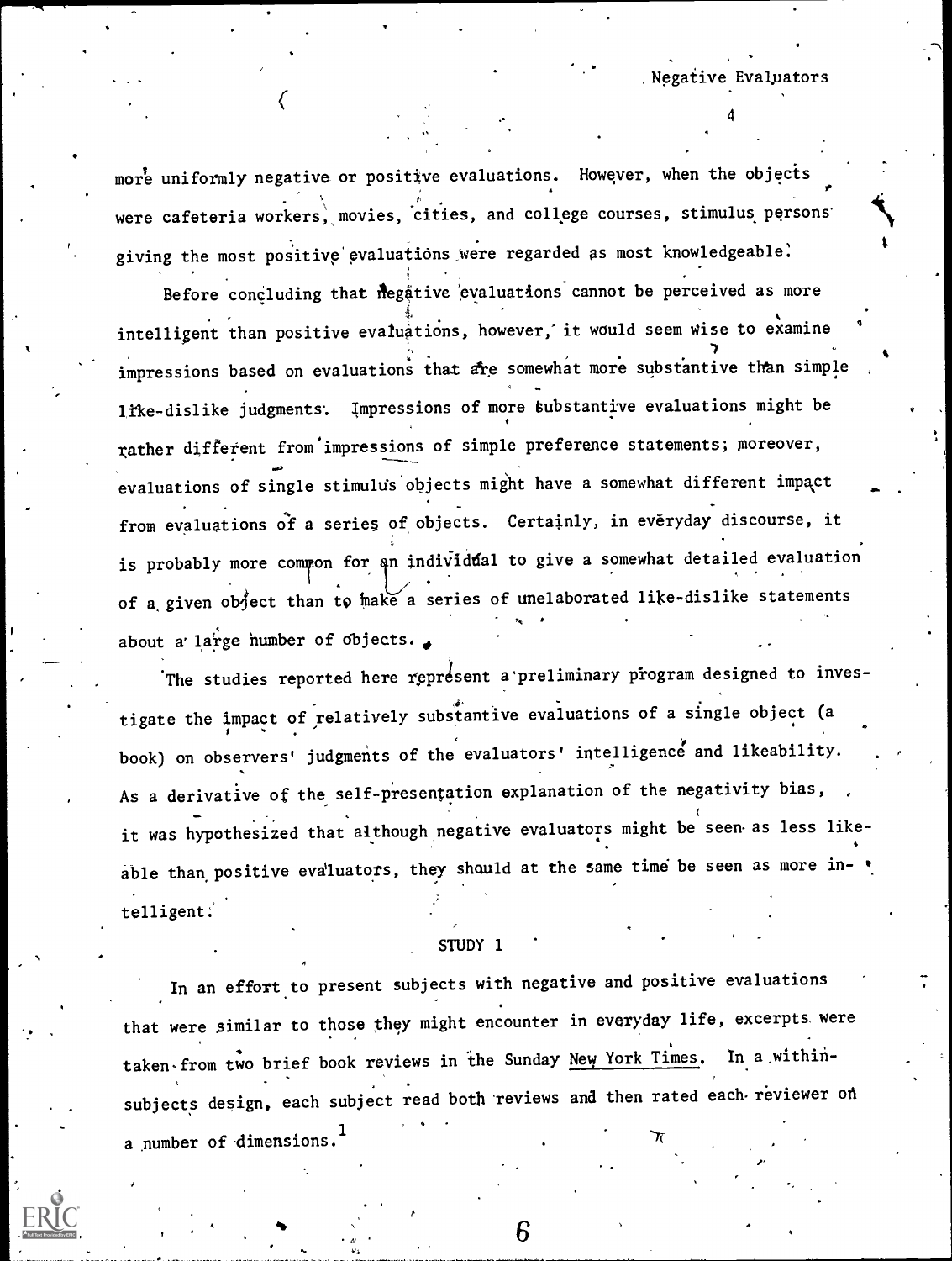$\bullet$  and  $\bullet$ 

#### Method

#### Subjects

 $\mathbf{f}_{\mathbf{r}} = \mathbf{f}_{\mathbf{r}} \mathbf{f}_{\mathbf{r}}$ 

The subjects, 28 male and 27 female undergraduates, were approached on the. . campus of Brandeis University and asked to volunteer a few minutes of their time to complete a questionnaire for a psychology experiment. Virtually no potential. subjects refused this request.

#### Materials

 $P = \frac{P}{P}$ 

a

Two reviews of hovels from the Sunday Times book review section were chosen.  $1$  control  $\mathcal{R}$  control  $\mathcal{R}$ Both had been written by the same  $\overline{r}$ eviewer and both appeared in the same issue of the Times; thus, it<sup>l</sup> seemed reasonable to assume that writing style and quality of writing were approximately equivalent in the two reviews. 'One of the reviews was extremely positive and one was extremely negative. The first paragraph of each review was edited so that the  $\frac{1}{2}$  wo. were the same length, and a fictitious title and author were, substituted so that it would appear that the two reviews had been written about the same book by two different reviewers:

> For a. novel with jts sights steadfastly set so low, "A Longer Dawn" by Alvin Harter is one of the mòre inexplicable novels I have come across in, a long time. The characters are bizarre without being interesting. Their story is told without reason, without logic, without regard to time sequence or syntax. The book appears to have been typed at  $\sim$ . random.

In 128 swift, brutal pages, Alvin Harter, with his first work of fiction, establishes himself as a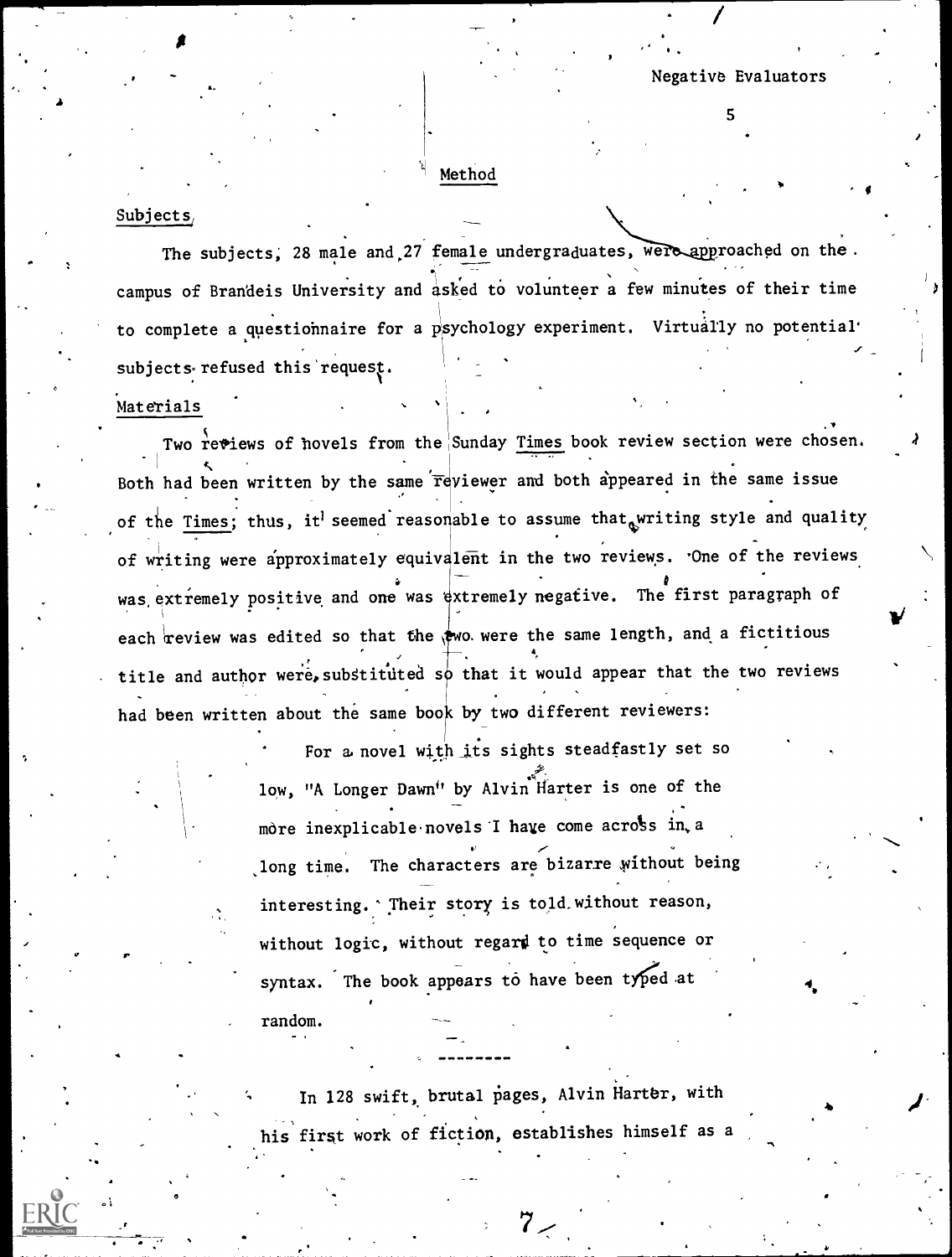Negative Evaluators

6

I.

significant young American author. "A Longer Dawn" is a novella -- a prose poem, if you will -N4 of tremendous impact. It deals with elemental stuff: life, love, and death, and does so with a savage intensity that crackles with excitement and superior writing on every page.

**A** *n* 

A two-page questionnaire was prepared for each subject. The first page began with a paragraph describing the study as one on impression formation. Tt stated that the two passages appearing on that page, were excerpts, of reviews that had been written by two senior editors at a book publishing company who were reviewing the same new novel. The instructions went on to state that on the basis of this limited information, the subject was to form an impression of. the two reviewers. Measures of these impressions would be obtained on the rating scales appearing on the second page. The two reviewers were identified only as "R" and "S". $\overline{a}$ 

#### Procedure

4

Only solitary students who appeared to be unhurried were approached and asked to participate (e.g., people sitting alone in the student union, people outdoors reading). Subjects were asked not to turn to the rating page until. they had finished carefully reading both reviews. The rating page asked subjects to use continuous scales to rate the reviewers on each of eight different dimensions: literary expertise, intelligence, competence as an editor, kindness,  $\ell$  , and the set of  $\sigma^2$  , and the set of  $\sigma^2$ career success, self-confidence, fairness, and likeability. Tinally, subjects were asked whether they thought they would want to read the book, which review they guessed was more accurate, and which of the two reviewers they would guess was coming up for review by his superiors.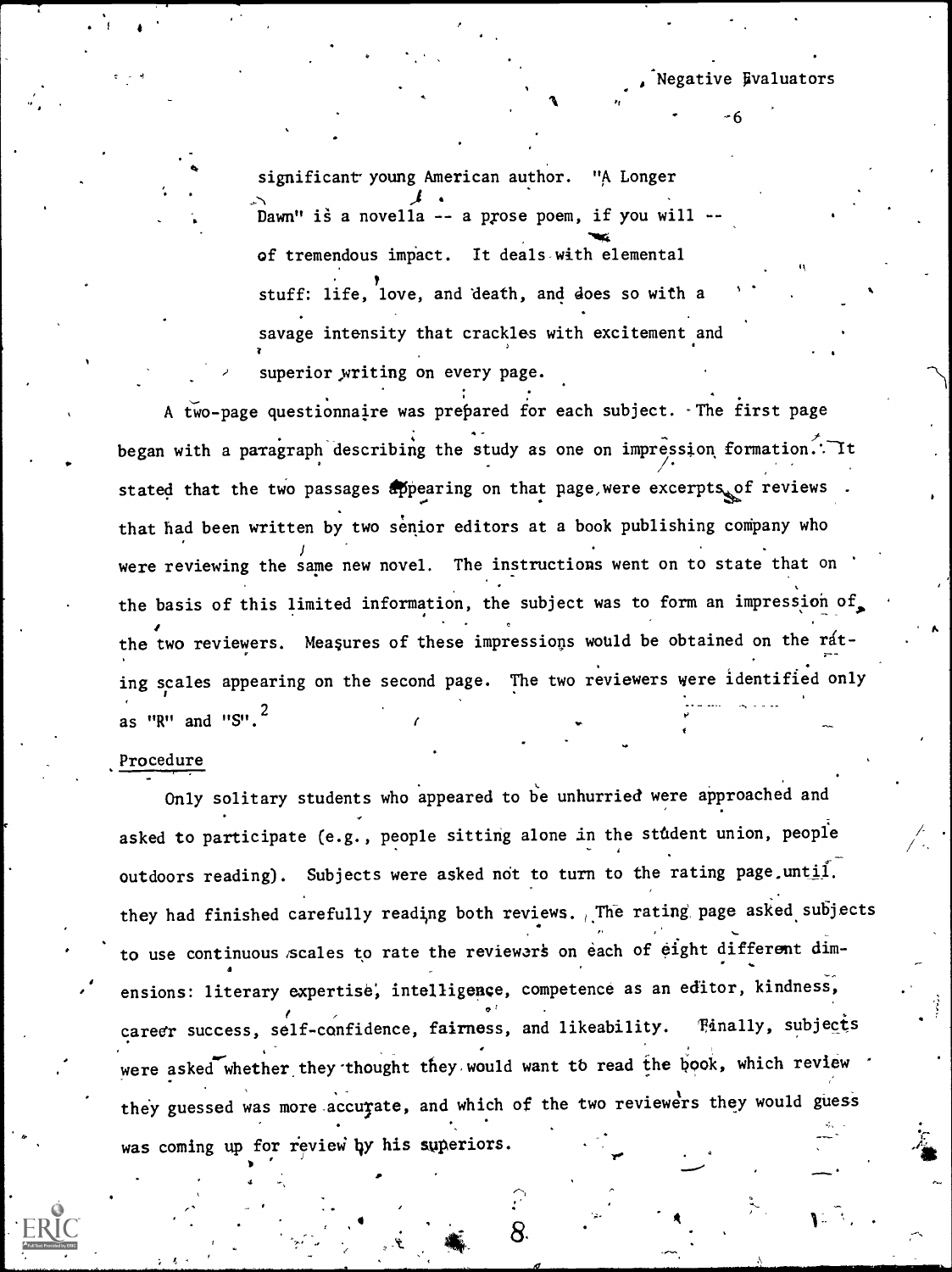$\mathcal{T}$   $\mathcal{T}$   $\mathcal{T}$ 

 $\sim$   $\sim$ 

-

4

#### Results and Discussion

This study provided clear support for the hypothesis that negative reviewers would be perceived as brighter but less kind than positive reviewers. In a 2 x 2 analysis of variance with sex of subject as a between-subjects factor and valence of the review as a within-subjects factor, there was a main effect  $\sim$ of valence on five of the eight variables: intelligence,  $F(1,53) = 4.89$ ,  $p < .05$ ; competence,  $F (1,53) = 4.72$ ,  $p < 0.05$ ; kindness;  $F (1,53) = 49.03$ ,  $p < .001$ ; fairness,  $F (1,53) = 20.16$ ,  $p < .001$ ; and likeability,  $F (1,52) = 35.48$ ,  $p < .001$ . (See Table 1.)

# Insert Table 1 about here

In addition, there was, a trend for subjects to view the negative review as the more accurate of the two,  $\chi$ <sup>2</sup> (1) = 3.25, p < 07. There were no main effects of subject sex on any of the *igriables*, and no valence'x sex interactions.

Despite the differences on ratings of intelligence, competence, kindness, fairness, and likeability, subjects did not rate the negative and positive reviewers differently on career success and self-confidence, nor did they guess that the negative reviewer was any more likely to be coming up for feview himself. This suggests that if, as demonstrated by Amabile and Glazebrook (in  $\qquad \qquad$ press), insecure individuals are biased toward negativity in their evaluations, observers may be unaware of this bias.

Although Study 1 did appear to confirm the hypothesis quite strongly, there were several features of the methodology rendering this conclusion tentative. The most important of these was the attempt to use "real-world" stimuli. Despite efforts to control for style and quality of writing by choosing reviews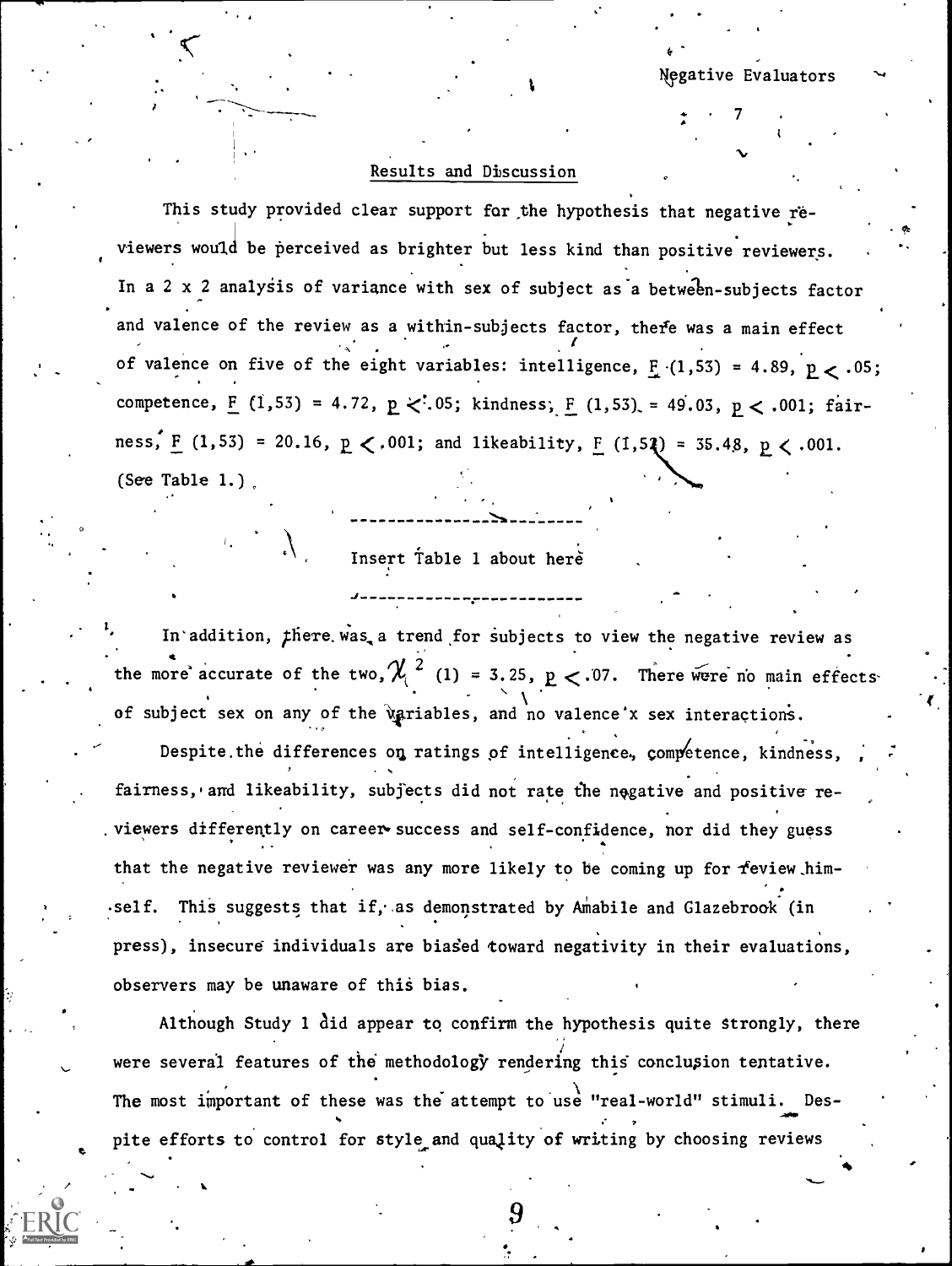Negative- Evaluators

 $\sim$ 

written by the same critic in the same week, it is possible that the quality of writing was higher in the, negative review. Moreover, the forcefulness of the argument, the strength with which the reviewer's position was expressed, might , or  $\mathcal{L}$  , we have  $\mathcal{L}$ have been higher in the negative review. These factors could have accounted, for the more positive ratings of intelligence that were given to the negative reviewer.

In an effort to investigate these possibilities, a post-test was conducted in which 20 subjects were asked to rate one of the reviews on six continuous scales: overall quality of writing in the review, grammar and punctuation, or-ganization of thoughts, forcefulness of the writing, strength of the reviewer's attitude toward the book, and, finally, the reviewer's attitude toward the book (from extremely negative to extremely positive).

Subjects<sup>y</sup> ratings of the two reviews revealed that the quality of writing was not perceived as equivalent but, surpnisingly, it was the positive review that was rated more positively. The positive review received higher ratings on overall quality,  $\underline{t}$  (18) = 4.61,  $\underline{p}$  < .001; grammar and punctuation,  $\underline{t}$  (18) = 2.46,  $p < .024$ ; organization, t (18) = 5.76,  $p < .001$ ; and forcefulness, t (18) = 3.38,  $p < .003$ . In addition, the positive review was rated higher in strength of the reviewer's attitude, although this difference was not statistically significant, t (18) = 1.58,  $p \le .131$ .

This nonequivalence of the two reviews was further revealed in the intercorrelations of the rated variables. Each of the rating dimensions was positively and significantly correlated with ratings of the reviewer's attitude toward the book; the more positive the reviewer's attitude, the higher the quality ascribed to the review. These correlations for the five variables ranged from .40 to .79.

 $\cdot$  10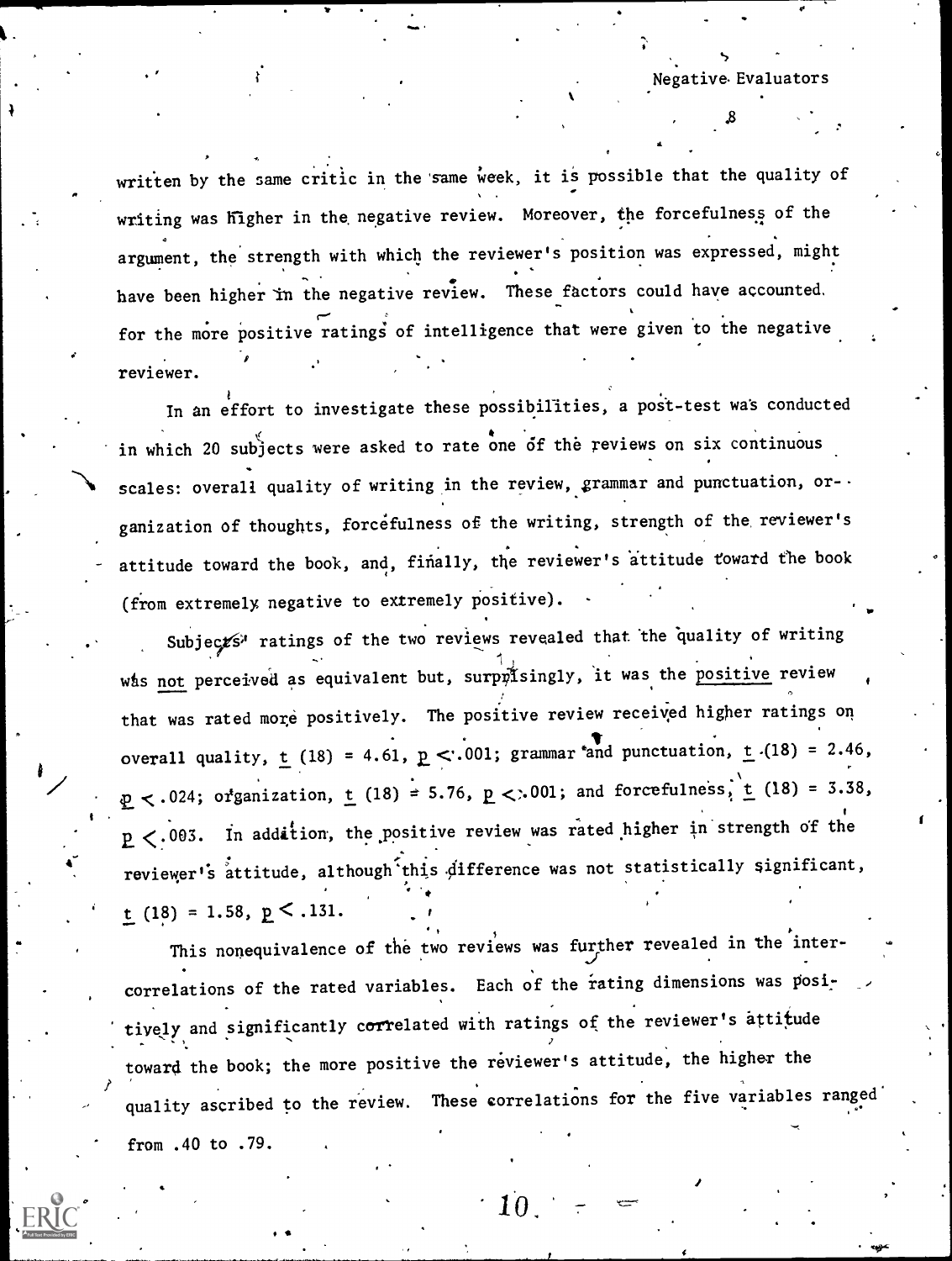Negative,Evaluator

9

e

As expected, the two reviews were rated significantly differently in.valence, t (18) = 32.95,  $p < .001$ . In fact, the distributions of valence ratings on the positive review ( $M = 38.36$  on a 40-point scale) and the negative review.  $(M = 2.33)$  were completely nonoverlapping.

The unexpected finding that the perceived quality of the positive review was higher than that of the negative review adds strength to the tentative conclusion drawn earlier. It appears that even when a positive evaluation is "objectively" more articulate than a negative one, observers might be biased toward seeing the negative evaluator as more intelligent and competent than the positive reviewer. Still, the results of Study 1 must be interpreted with caution. Since the positive review was rated more favorably in this post-test, it may be that the higher' quality of the review accounted for the higher ratings of likeability awarded to the positive reviewer; thus, we do not have clear evidence from Study 1 of a general bias toward seeing positive evaluators as more likeable. In addition, it is possible that there were other differences between the two reviews that were not tapped by the dependent measures in the post-test, differences that might have been responsible for the higher intelfigence ratings given to the negative reviewer.

In an effort to provide a more methodologically pure test of the hypoth- $\sim$ esis, Study 2 tested and used a set of "sanitized" book reviews, in which quality of writing was almost completely controlled. In addition, it included an investigation of possible order-of-presentation effects.

. . , 1. STUDY 2

#### Method

Materials

In an effort to produce negative and positive reviews that were as nearly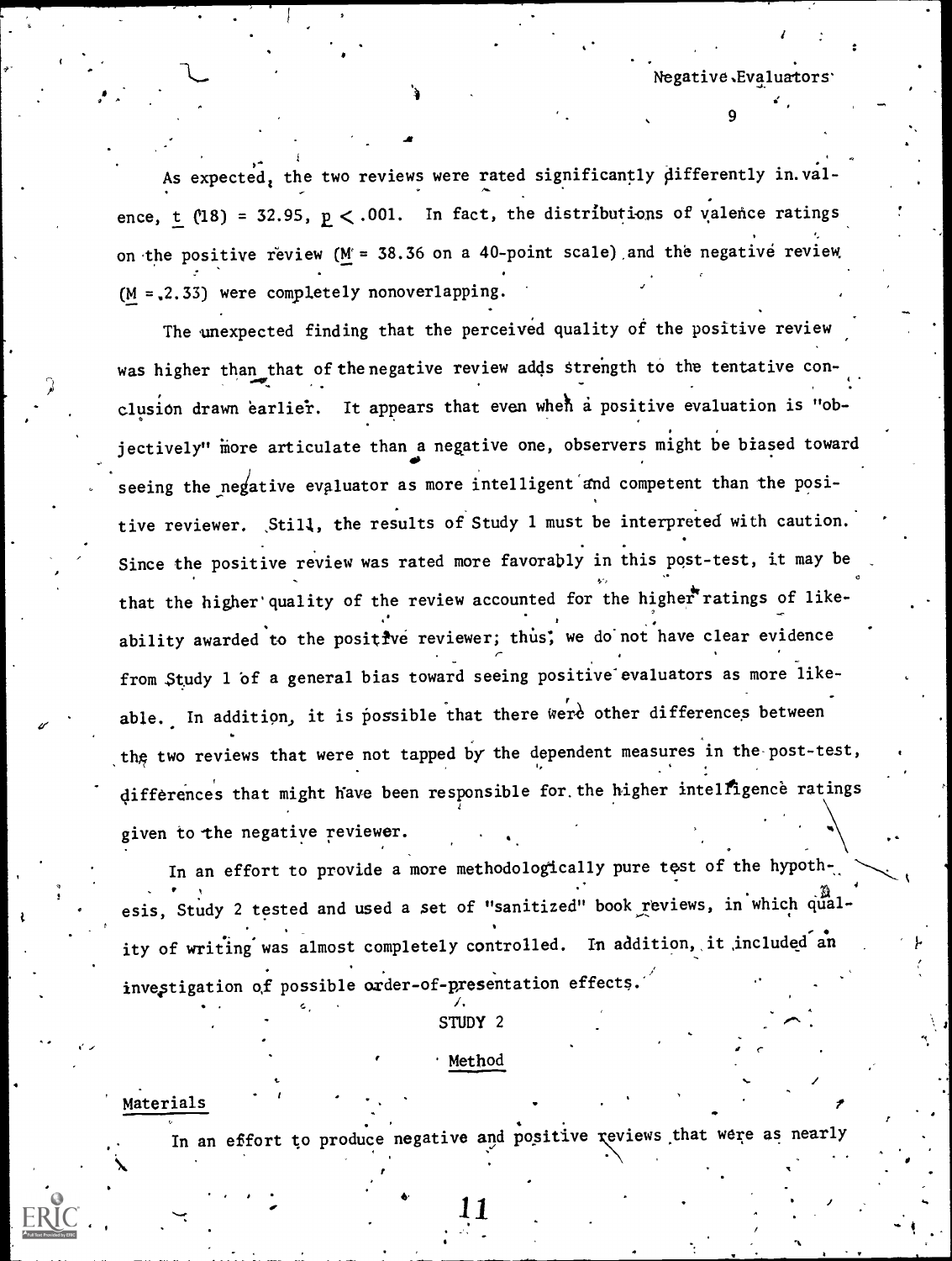Negative Eva-luators

10

, where  $\alpha$  is a set of  $\alpha$  , where  $\alpha$ 

.-

equivalent.as possible, the negative review used in Study 1 was edited so that each negative word or phrase could be replaced by an antonym or negation, re-. sulting in a positive version of the originally negative review. Likewise, the positive review was edited so that each positive, word or phrase could be replaced by an antonym or negation, resulting in a negative version of the originally. positive review. This procedure resulted in two different sets of negative and positive reviews, with the two reviews of a given set matched almost exactly:

#### Form A

 $\bullet$  and the set of  $\bullet$ 

For a novel with its sights stgadfastly. set so (low/high), "A Longer Dawn" by Alvin Harter is one of the more (unsuccessful/successful) novels<sup>'</sup> I have come across in a long time. The characters  $\overline{4}$   $\overline{4}$   $\overline{4}$ are (neither/both) intereSting.(nor/and) engaging. 'Their story is told (without/with) reason, (without/ with) logic, with (little/much) regard to time sequence (or/and) syntax. The book appears to have been written with (little/much) craft (or/and) care.

#### Form B

6

.

In 128 (uninspired/inspired) pages, Alvin Harter,  $\mathcal{L}$ with his first work of fiction, shows himself to be an extremely (incapable/capable) young American /  $\bullet$ author. "A Longer Dawn" is a novella -- a prose poem, if you will -- of (negligible/tremendous) impact. It , . deals with elemental things: life, love and death, . .  $(\text{but/and})$  oes- so with such' (little/great) intensity that it achieves new (depths/heights) of (inferior/ $\overline{y}$ )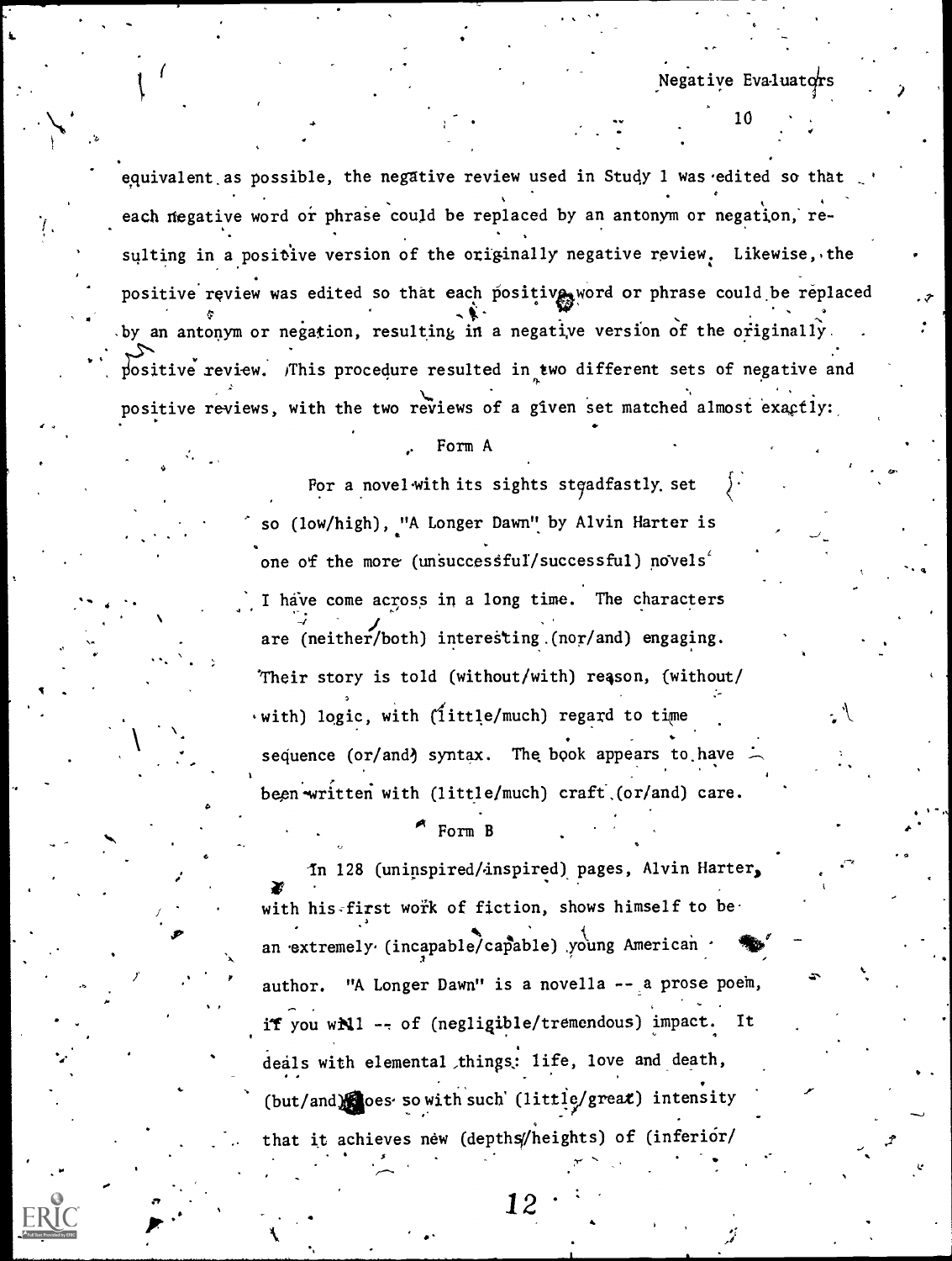/

## superior) writing on every page.

ge.

o

Thus, it was expected that the two/reviews of a given set would be perceived as being opposite in valence but equal in intensity and writing quality. Pretest of the Reviews

\* .

.. In order to ascertain that the negative and positive reviews were essentially equivalent, 43 undergraduates at Brandeis University were asked to rate one of the four reviews on the same dimensions that had been used in the posttest for Study. 1: reviewer's attitude toward the book, overall quality of writing in the review, grammar and punctuation, organization of thoughts, forceful ness of writing, and strength of the reviewer's attitude. The subjects were  $\sqrt{ }$ distributed across conditions as follows: 11 to Form A positive, 12 to  $\overline{P}$ orm A negative, 10 to Form B positive, and 10 to Form B negative.

These ratings were analyzed by a 2 x 2 analysis of variance (Form A or Form B x positive or negative). As expected, there were no significant main effects of review form or valence on any of the quality or strength variables, and no significant interactions. Indeed, the only statistically significant effect in all the analyses of variance was a significant main effect'of valence on perceptions of the reviewer's attitude toward the book, F  $(1,37)$  = 1367.28,  $p < .001$ . As in Study 2, it was found that the distributions of ratings of the positive reviews (Form A,  $M = 36.18$ ; Form B,  $M = 38.00$ ) and the distributions of ratings for the negative reviews (Form A,  $M = 1.58$ ; Form B,  $M = 1.00$ ) were completely nonoverlapping. Further evidence that the positive and negative reviews were not differentiated in any of the quality ratings is provided by correlations between the rated variables: there were no significant corrplations between reviewer's attitude and any of the other dependent measures.

Thus, the reviews formed by the editing process are not subject to any of the  $\left| \cdot \right|$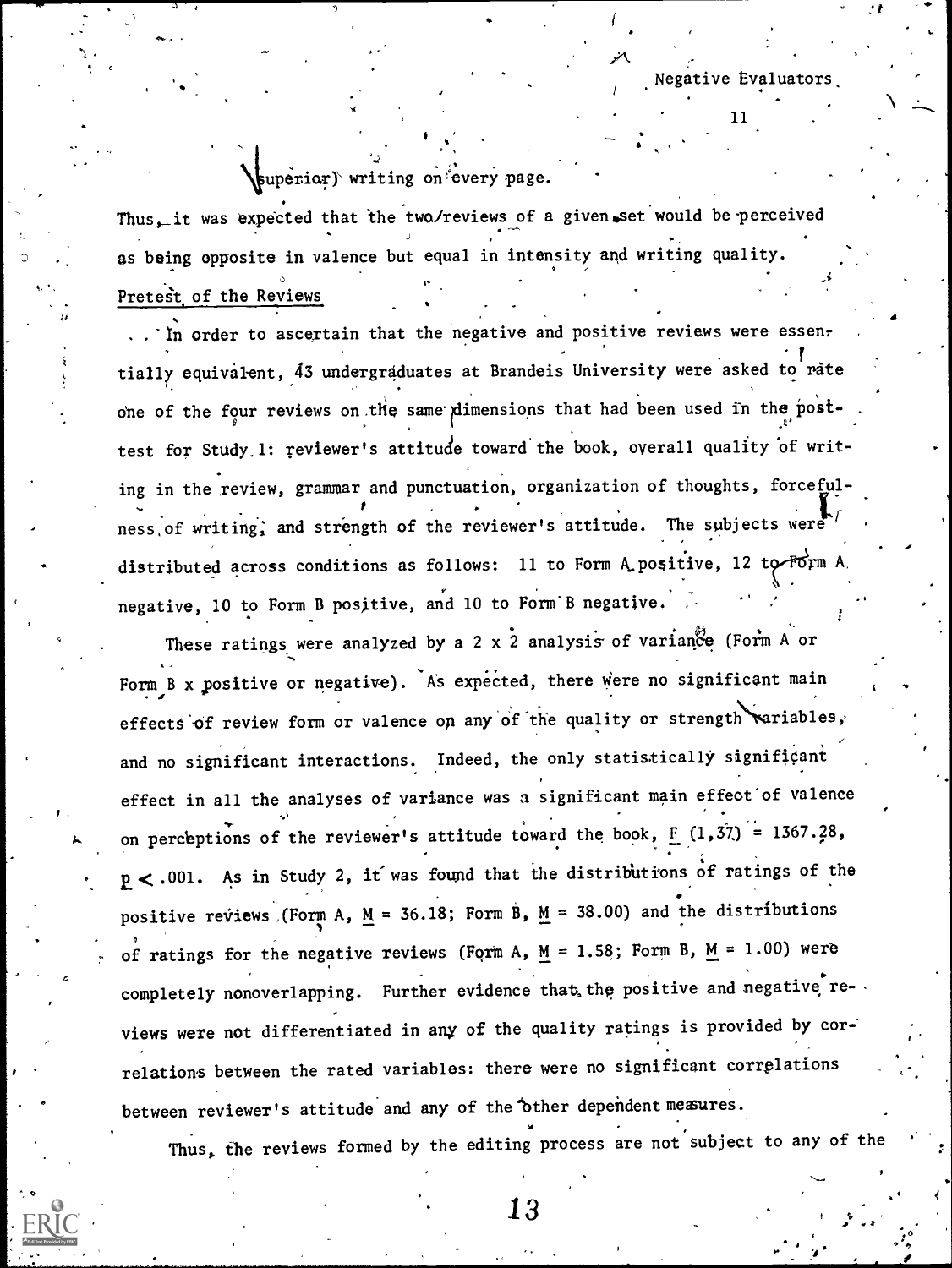. The contract of  $\mathcal{L}$ 

methodological difficulties present in Study 1. The reviews are perceived as well equally forceful and equally well-written. Moreover, as required for a test of the hypothesis, the positive and negative reviews are perceived as being equally extreme evaluations. Finally, the editing procedure provided two essendependent replications of the hypothesized phenomenon.  $\cdot$  the state  $\mathcal{I}$  $\lambda$ , and the set of  $\lambda$ tially equivalent sets of negative and positive reviews, thus providing two in- $\ddot{\phantom{0}}$ 

S

#### 'Subjects

,

 $\bullet$   $\bar{\bullet}$ 

 $\frac{1}{2}$  -  $\frac{1}{2}$  -  $\frac{1}{2}$  -  $\frac{1}{2}$  -  $\frac{1}{2}$  -  $\frac{1}{2}$  -  $\frac{1}{2}$  -  $\frac{1}{2}$  -  $\frac{1}{2}$  -  $\frac{1}{2}$  -  $\frac{1}{2}$  -  $\frac{1}{2}$  -  $\frac{1}{2}$  -  $\frac{1}{2}$  -  $\frac{1}{2}$  -  $\frac{1}{2}$  -  $\frac{1}{2}$  -  $\frac{1}{2}$  -  $\frac{1$ 

11.1IMMOI

 $4.$   $\rightarrow$ Subjects were 100 male and female  $\circ$ lege undergraduates who were approached  $\cdot$ on the campus of Brandeis University and asked to participate in a study of impression formation. None of these subjects had participated in Study 1 or in . the pretest for Study 2. $^3$ 

"

#### Procedure

P.

As in Study 1, only solitary students were asked to participate, and subjects were presented with a two-page questionnaire. The first page contained the same instructions as, those that had been used in Study 1, along with one negative-and one positive review drawn from the sets constructed by the editing process described earlier. Subjects read either Combination 1 (Form A positive, Fotm B negative) % or Combination 2 (Form A negative, Form B positive), and they <sup>e</sup> . read either the positive or the negative review first. An equal number of sub- . jects was randomly assigned to each of the four conditions

The subjects were told that after carefully reading the reviews on page 1 they were to turn to page 2 and, using only this limited sample of writing, try to make accurate assessments of the reviewers. As in Study 1, subjects were asked to complete continuous rating scales for each reviewer on literary exper tise, intelligence, competence as an editor, kindness, fairness, and likeabilityle and the state of the competence as an editor, kindness, fairness, and likeabilityle and the competence as an editor, kindness, fairness, an In addition, subjects made ratings of the reviewers' writing ability and open-

 $\mathbf{14}$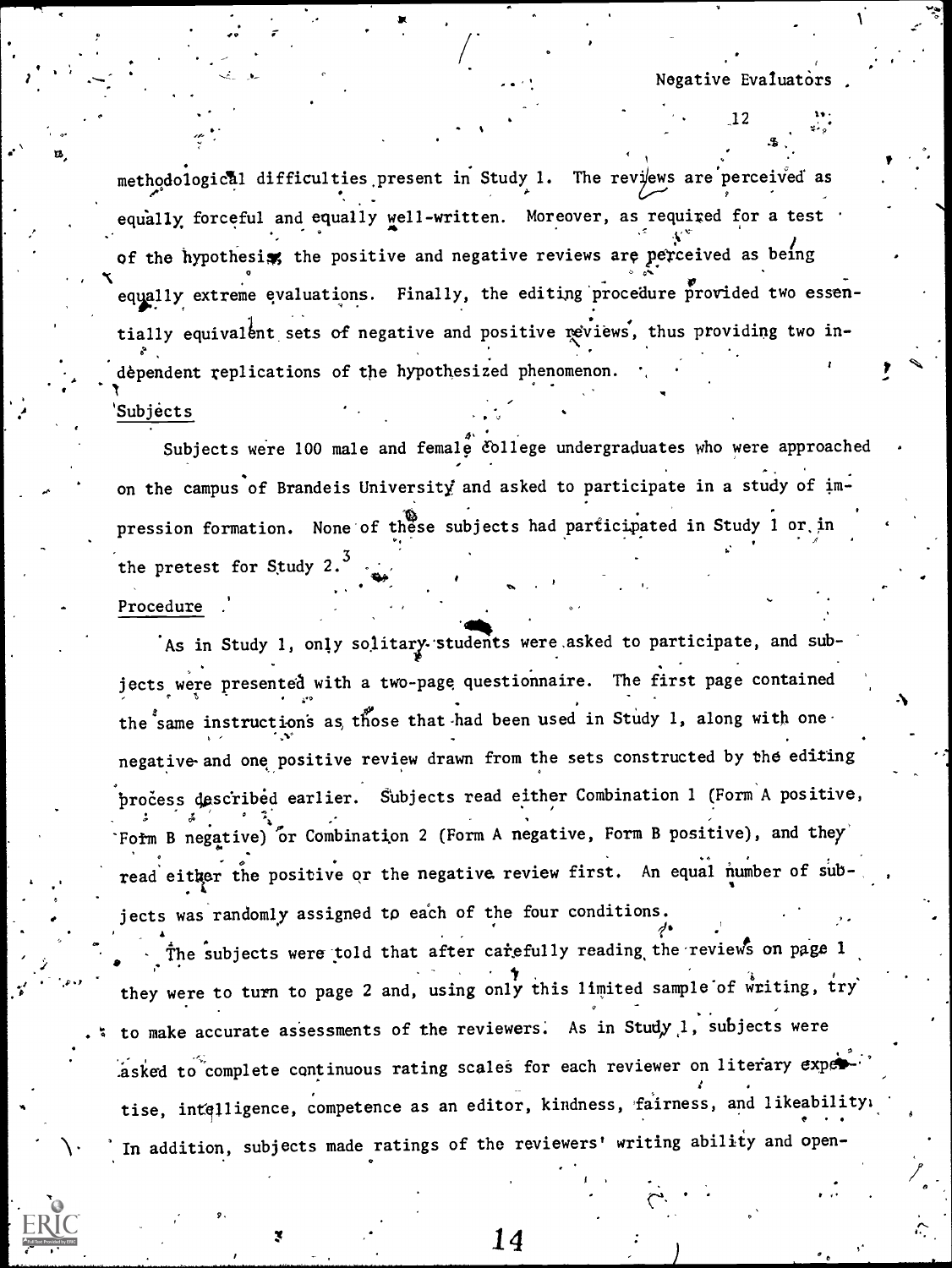mindedness.

 $\bullet$  , and the contract of  $\bullet$ 

.. .

 $\ddot{\phantom{a}}$ 

# ,Results and Discussion

Negative Evaluators

13

Each subject-rated variable was analyzed by a  $2 \times 2 \times 2$  analysis of variance (Combination 1 or 2 x Order of presentation x Valence, with the latter being a within-subjects variable). On seven of the eight trait ratings, there  $\cdots$ was a significant main effect of valence of the review: literary expertise, F  $(1,96) = 20.76$ , p <. 001; intelligence, F (1,96) = 20.71, p < .001, competence as an editor,  $F(1,96) = 5.20$ ,  $p < .025$ , kindness,  $F(1,96) = 320.99$ ,  $p < .001$ ;  $fairnes$ <sub>5</sub>, <u>F</u> (1,95) = 43.60,  $p < .001$ ; likeability, F (1,96) = 64.44,  $p < .001$ ; and open-mindedness,  $F (1,96) = 33.86$ ,  $p < .001$ . Means for each of these variables are presented  $\hat{r}n$  Table 2. It is evident from inspection of these means

that, as in Study 1, the negative reviewer was seen as more intelligent and

Insert Table 2 about here

of order on ratings of open-mindedness,  $F (1,96) = 9.50$ ,  $p < .003$  and competence, .competent, with higher literary expertise than the positive reviewer. He was, -however, also seen as 'significantly less-fair, likeable, open-minded, and kind. There were some effects of order of presentation on the trait ratings. In. general, both reviewers were rated as more benevolent when the positive review was seen first. This primacy effect was exhibited in a main effect of order on ratings of kindness)  $E (1,96) = 25.37$ ,  $E < .001$ ; fairness,  $E (1,96) = 12.87$ , p.  $<$  .001; and likeability,  $F (1,96) = 4.40$ ,  $p < 039$ . There were also main effects F (1,96) = 3.94,  $p < .05$ , such that the reviewers were rated as more open-minded  $\cdot$ and competent when the positive review was seen first. However, in both cases, this effect is qualified by a significant; interaction between valence and order.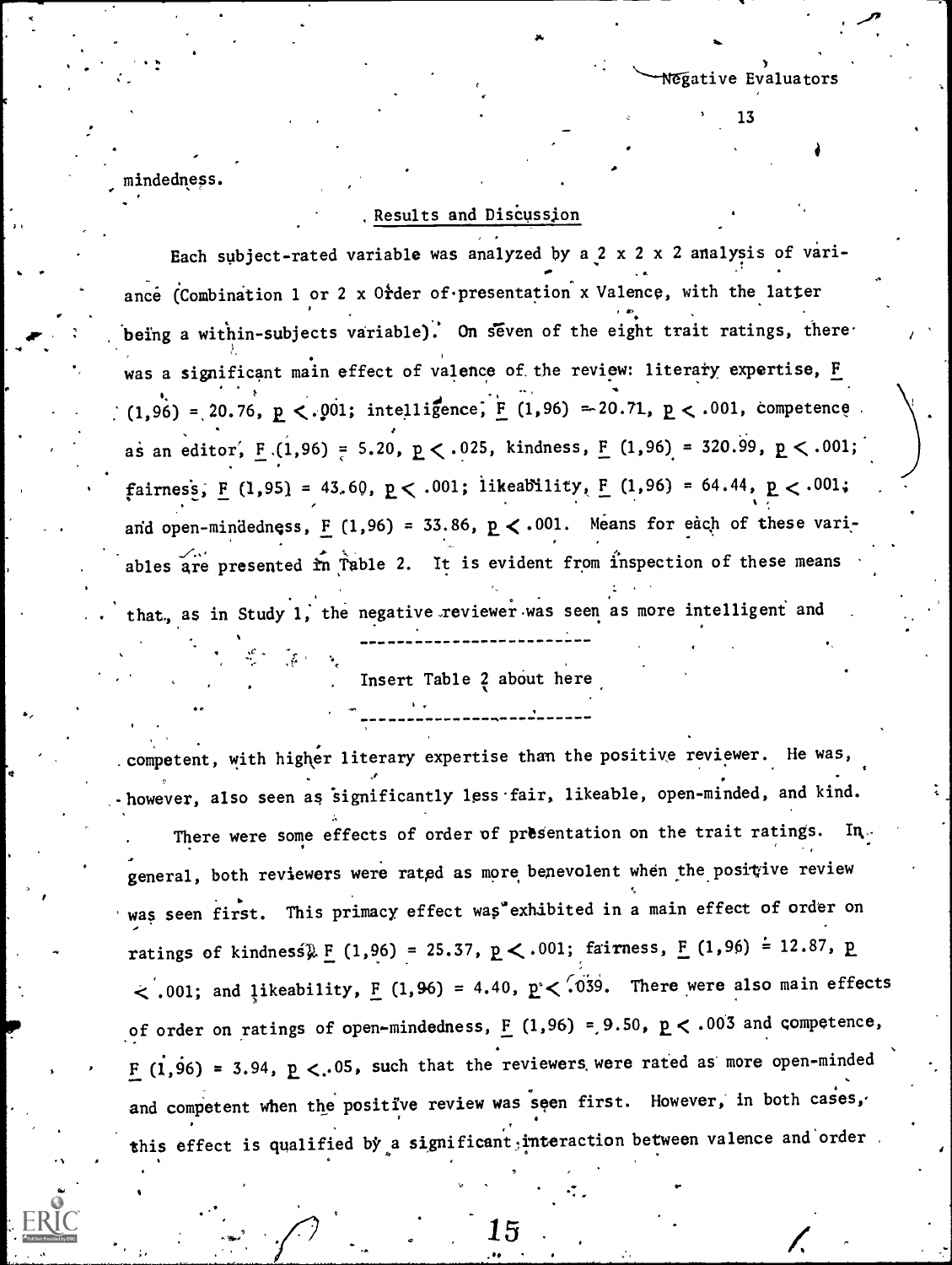(open-mindedness,  $\underline{F}$  (1,96) = 4.44,  $\underline{p}$  < .038; competence,  $\underline{F}$  (1,96) = 9.09,  $\underline{p}$  $\langle$  .003); in fact, only the negative reviewer is rated as more open-minded and competent when the positive review is seen first than when the negative review is seen first.

 $\mathbf{I}$  is a set of  $\mathbf{I}$ 

In addition, both reviewers were rated as more open-minded when Combination  $\prime$ 1 was used (Form A pdsltive, Form B negative) than when Combination 2 was used (Form A negative, Form B positive),  $F(1,96) = 13.67$ ,  $p < .001$ . Furthermore, the superiority enjoyed by the negative reviewer over the positive reviewer on ratings of literary expertjse and writing ability was in fact only obtained under Combination 1; there was a significant valence by combination interaction on literary expertise,  $\underline{F}$  (1,96) = 10.34,  $\underline{p}$  < .002, and on writing ability,  $\underline{F}$  (1,96) '=  $6.08$ ,  $p < .015$ . Thus, despite, the equivalence of the four reviews demonstrated in the pretest, it appears that the negative version of Form B may seem more "literary" when it is contrasted to the positive version of Form A. There were no other significant main effects or interactions on any of the rated variables..

It can be argued that the order effects and second-order interactions just described do not seriously qualify the major findings: The main effects of valence were strong on seven of the eight variables (excluding only writing ability), and in only one case is this main effect qualified by an interaction (the valence x combination interaction on literary expertise). For all other variables, the results are clear and strong: the negative reviewer is rated as e more intelligent and competent than the positive reviewer, but less fair, likeable, open-minded, and kind. Finally, it is particularly important that on the main variable of interest for the present hypothesis, intelligence, there were no significant effects other than the main effect of valence.



16

 $\mathcal{F}$  and  $\mathcal{F}$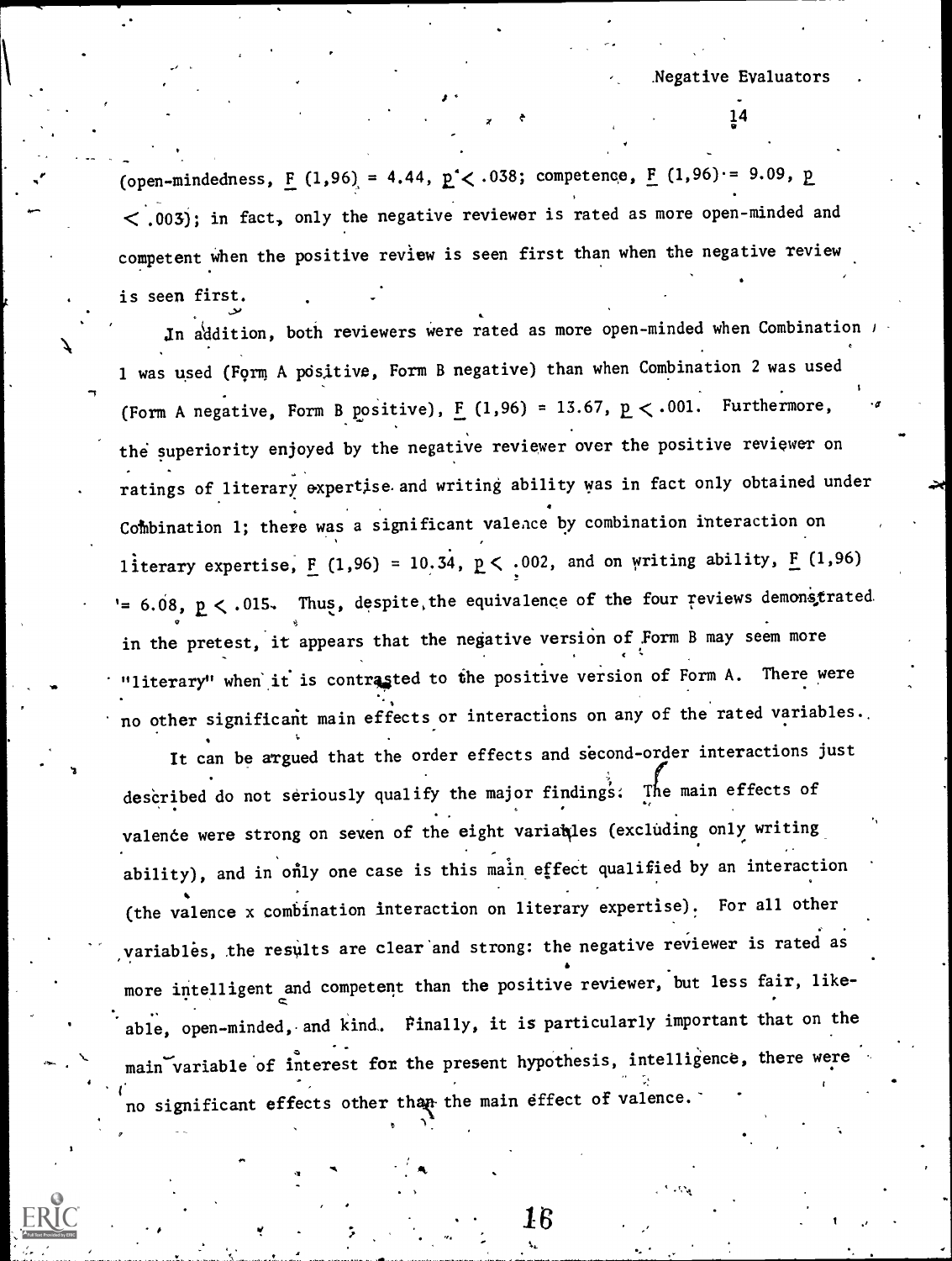# General Discussion

."Taken together, these studies proVide strong evidence that, with at least some types of evaluations, negative evaluators are perceived as more intelligent but less kind than positive evaluators. This difference appears to hold when the content of the evaluations is tightly controlled, so that the only differ-. ence between positive and negative evaluations is their valence. Moreover, as demonstrated in Study 1, it even appears to hold when the content of the positive review is seen as of higher quality and the positive reviewer's position is seen as being more forcefully stated. There is no evidence of sex differences in subjects' tendency to display this bias, although there is some evidence that both evaluations will be seen as more kind when the positive evaluation is read first.

This research only partially replicates the findings of the Folkes and  $\bullet$  and  $\bullet$ Sears (1977) study that examined the question, "Does everybody like a liker?". In that series of experiments, subjects rated stimulus persons who made likedislike statements about several types of stimulus objects. In one experiment, for example, subjects rated stimulus persons who said, "I like him," or "I- dis- . like him," in response to the names of 16 politificans. The percentage of like and dislike statements was varied to produce extremely, negative stimulus persons, somewhat negative stimulus persons, somewhat positive stimulus persons, and very positive stimulus.persons. The subjects rated each stimulus person on likeability and knowledgeability. In other experiments, instead of evaluating politicians, the stimulus persons evaluated cafeteria workers, movies, cities, and college courses.

The major finding of the Folkes and Sears experiments was replicated here: likeability was higher for positive evaluators than for negative evaluators,

t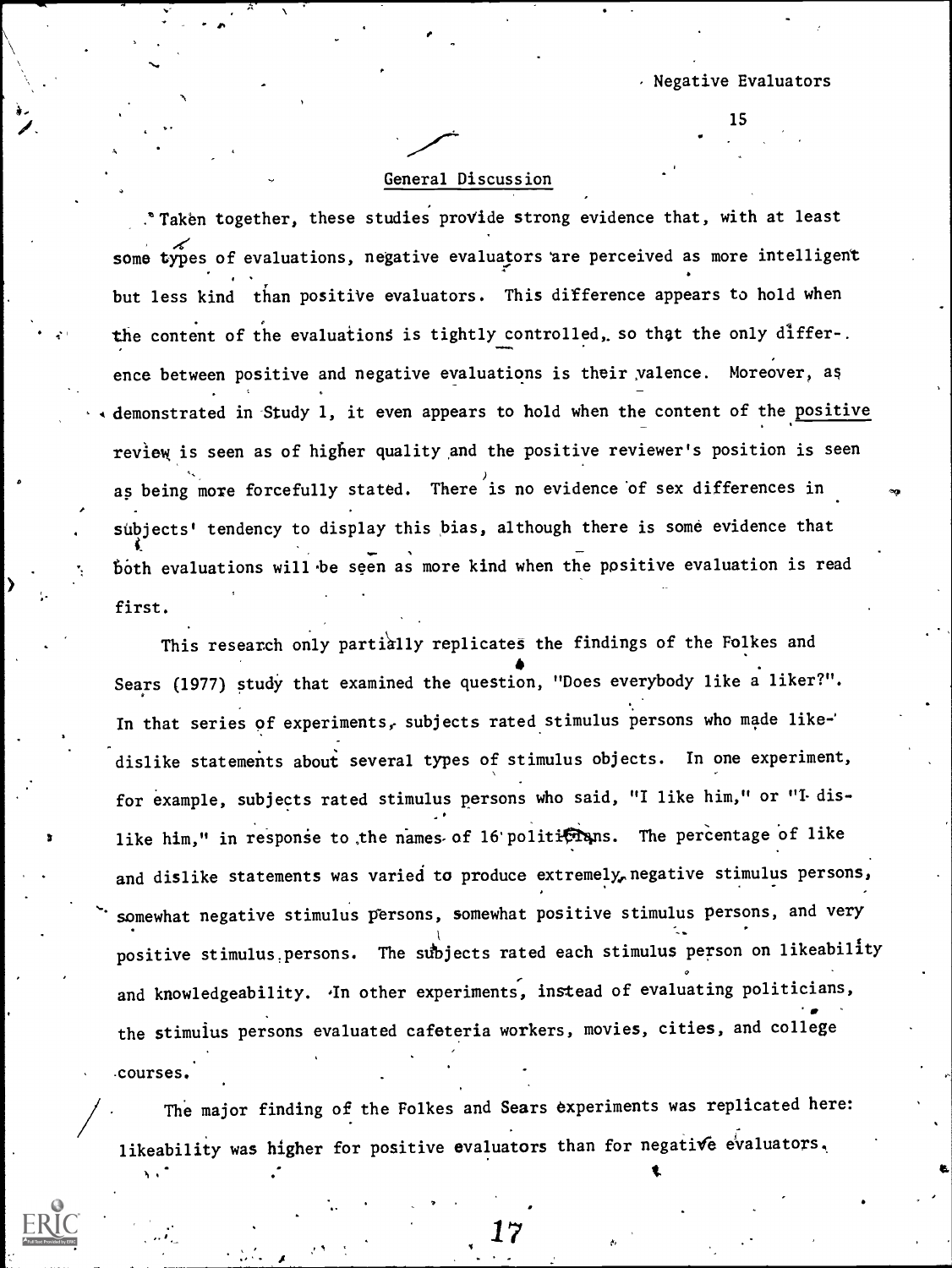However, in those studies, negative evaluators were not rated as more knowledgeable than positive evaluators. Instead, in ratings of most stimuli, positive evaluators were seen as most knowledgeable; in ratings of politicians, evaluators giving mixed positive and negative judgments were seen as most knowledgeable.

In their discussion of the knowledgeability ratings, Folkes and Sears speculate that a person who is generally postive about cities, movies, and so on, might be perceived as rather worldly and experienced; someone who likes many things must be familiar with many things and, therefore, should be viewed as a knowledgeable person. However, someone who is uniformly positive in evaluating various politicians might be perceived as rather naive, since different politicians often holl clearly opposite views. Indeed, Folkes and Sears combined ratings of how intelligent and how, well-informed the stimulus persons were to obtain the overall knowledgeability scores. Thus, they suggest that, while mixed evaluations of politicians seemed most sensible to subjects, uniformly positive evaluations of noncompeting stimulus objects were taken as a sign of a broad range of experience.

It might be more useful, however, to view the subjects' task in these studies as one of applying inferential rules and causal schemata to make attribu-. tions about the evaluator's behavior (cf. Kelley, 1967; 1973). Viewed in this way, the task that Folkes and Sears presented to their subjects becomes an arena for the application of the covariation principle. The subjects hear a stimulus person make several like-dislike judgments about different stimulus objects; each of these may be considered a separate instance of behavior. Thus, strong , dispositional attributions would be made about the consistently negative and consistently positive stimulus persons. The consistently negative evaluator  $\frac{4}{10}$  would be viewed as something of a crank; he would be seen as quite disagreeable

18

16

Negative Evaluators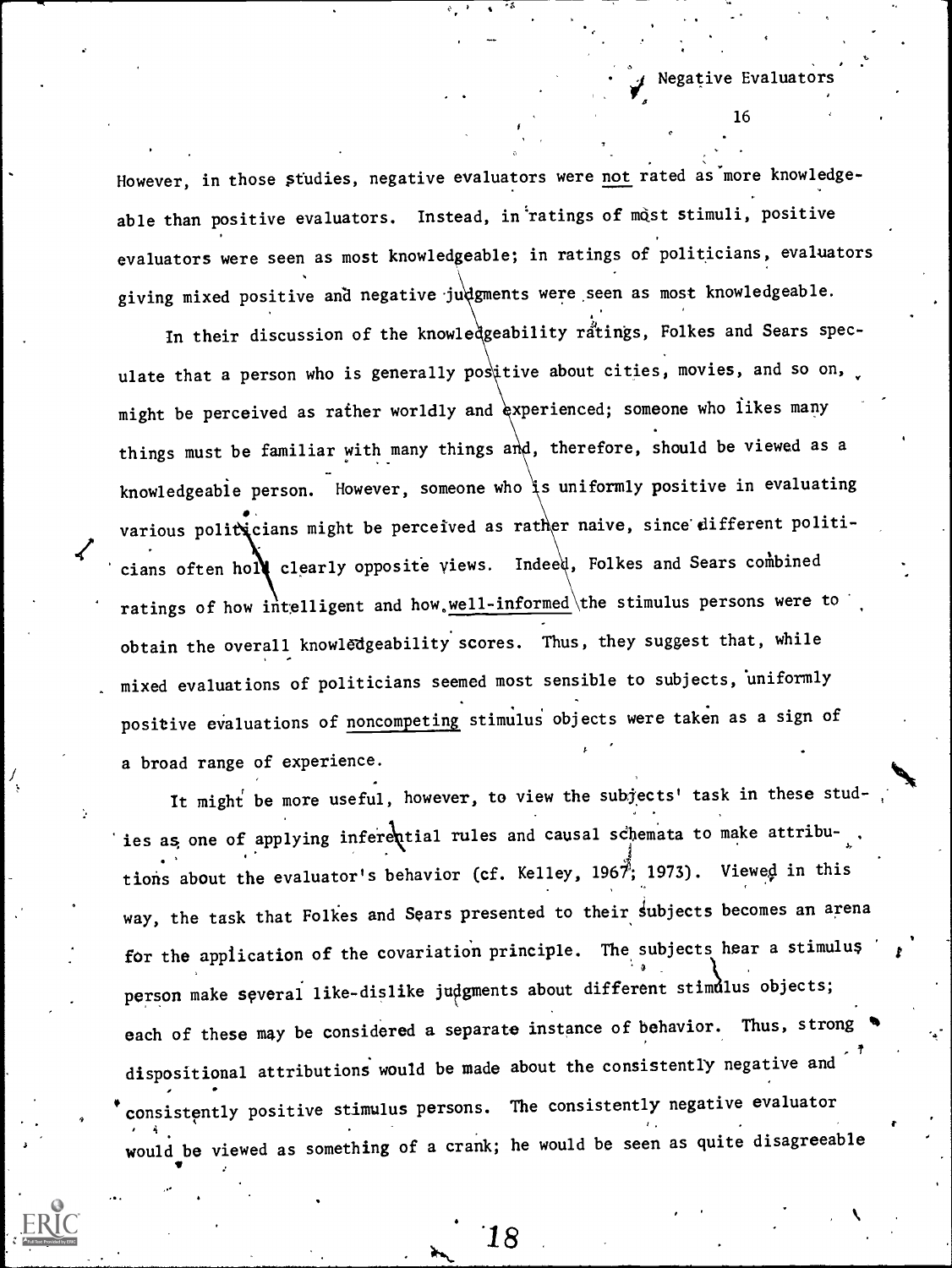Negative Evaluators

17

and, because there is no substantive information on which to base a judgmentof his intelligence, implicit personality theories or halo effects would lead to negative judgments in that domain, as well. By the same process, the consistently positive person would be seen as not only likeable but, by a halo effect, rather intelligent as well. Indeed, the only case in which subjects might feel they had sufficient information to make an intelligence judgment in- $\bullet$  . The set of  $\bullet$ dependently of their liking judgment would be in rating the evaluators of politicians. As Folkes and Sears suggest, most people probably view someone who . enthusiastically approves,of all politicians as somewhat naive -- especially in a cynical post-Watergate era.

By Contrast, the covariation principle would not be used in the present studies, since subjects had. only a single instance of behavior on which to base their judgments -- the review of a single book. Moreover, it can be argued that there is less opportunity for a halo effect to occur in the present studies than in the Folkes and Sears study. Those subjects had no substantive information on which to base ratings of intelligence; in a sense, their only recourse was to tie ratings of intelligence to ratings of likeability, (except, perhaps, in rating the evaluators of politicians). By contrast, subjects in the present studies had paragraph-length discourses in which the could, presumably, discover abun-. dant information to support their ratings of intelligence. Thus, it may be that people are prone to seen negative criticism as more intelligent, but only if they can gather evidence from the criticism itself (albeit.in a biased fashion), and only if they are not convinced that the negative evaluator criticizes everything.

Indeed, the present studies may be taken as evidence for a kind of "reverse halo effect." As dubbed by Thorndike (1920) and investigated by several researchers since then (e.g., Nisbett & Wilson, 1977), the halo effect is the tendency

19.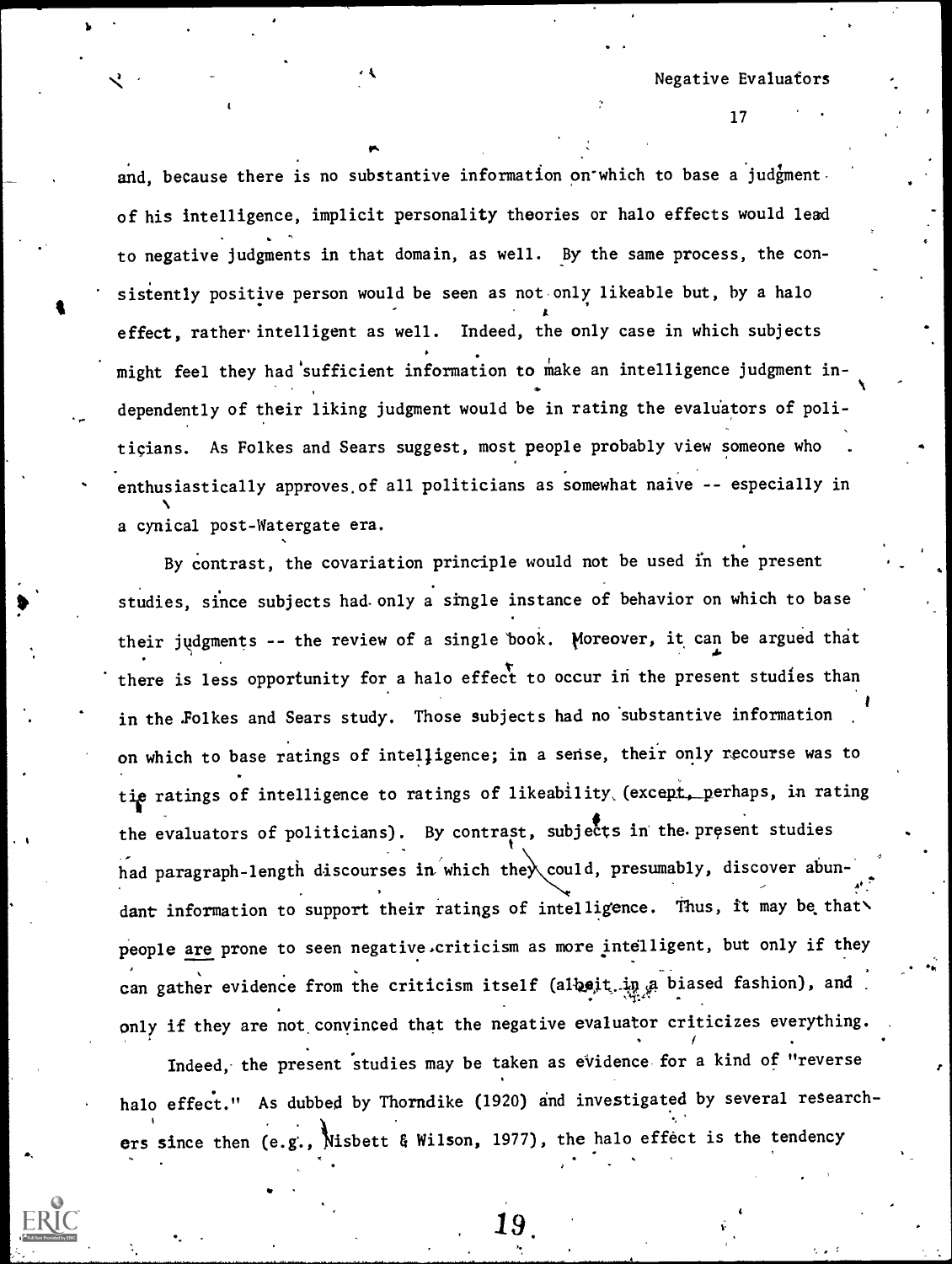Negative Evaluators

18

to see all positive characteristics as related: If the halo effect were operating in the present studies, it might be expected that either negative or positive reviewers would be seen as uniformly kind, open-minded, fair, intelligent, competent, and likeable. Clearly, though, this was not the case; the intellectual ratings were negatively correlated with the "benevolence" ratings". Reviewers were rated as either kind or intelligent, but not both. Halo effects, then, may be limited by the quantity of information available and the .type of judgment being made.

If the present results cannot be explained by application of the covaria-. tion principle or the halo effect, what can account for the superiority of negative evaluators on intelligence ratings and the superiority of positive evaluators on likeability ratings? There are a number of explanations that might be offered. First, it might be proposed that, because negative descrip-  $\epsilon$  , and the set of  $\epsilon$ tors are less frequent in written or spoken language, they are thought to beused primarily by well-educated, intelligent, and verbally facile individuals. This possibility was, however, ruled out by the pretesting that was done in Study 2; the reviews used in Study 2 were seen to be of equally high quality.  $\cdot$ 

A second explanation centers on the salience of negative evaluations. There is ample evidence (cf. Matlin & Stang, 1978) that people are biased toward making positive evaluations. Thus, any negativity that is observed will most likely be seen as figural against a background of positivity. In addition, there is evidence that distinctive information may be perceived as more useful (Hamilton & ZAnna, 1972; Jones & Davis, 196E). Accordingly, it might seem reasonable to assume that negative evaluations, because they are relatively rare, will be attended to more closely and regarded as more useful than positive evaluations. This could, conceivably, result in higher ratings for the negative

 $2\theta$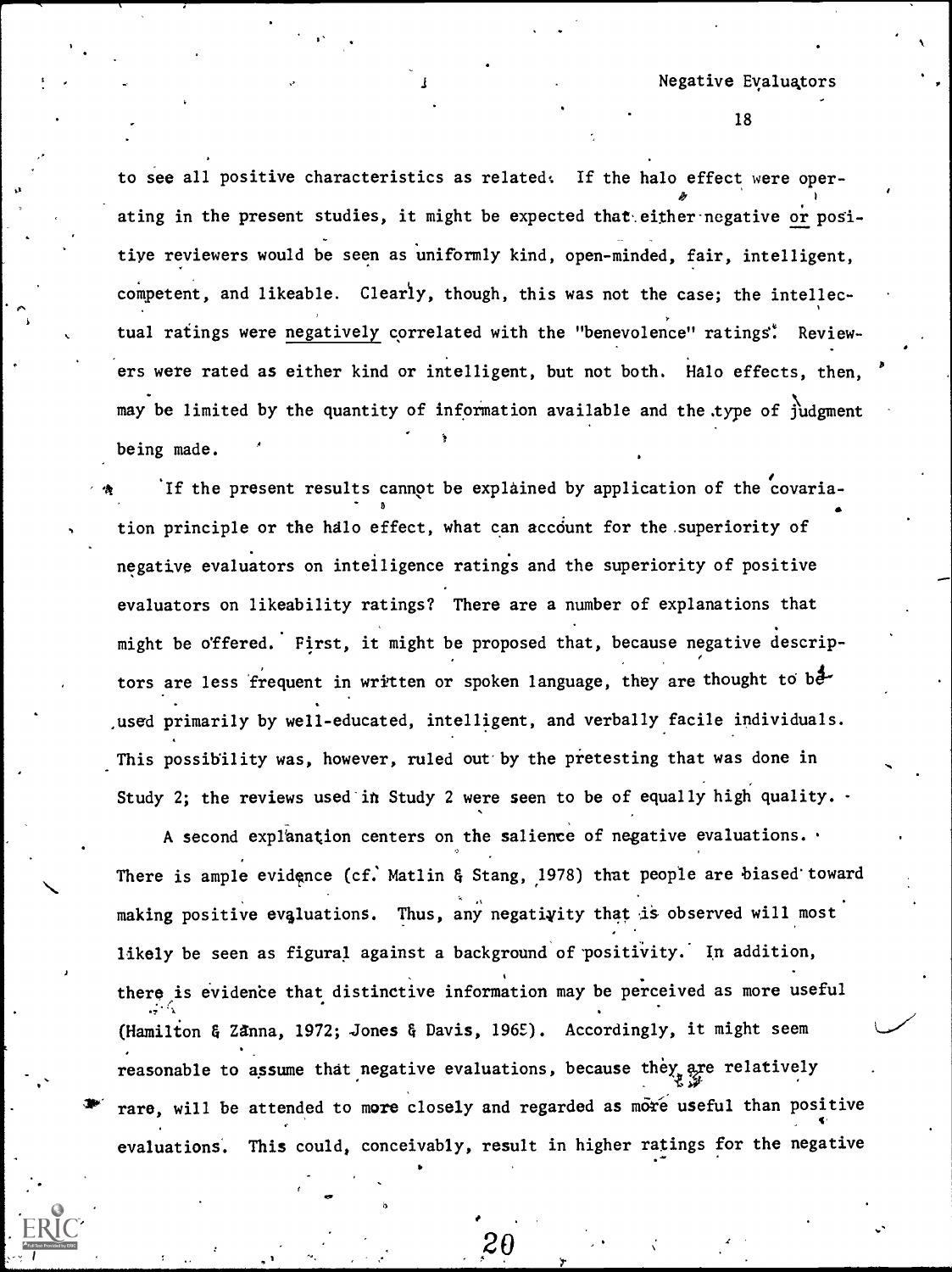19'

evaluations and their source. This explanation becomes less forceful, however, when we attempt to explain the lower kindness ratings given to the negative reviewer. 'There is nothing in this account that would specifically predict higher ratings only on intellectual traits.

r-

There is 'an explanation, though, that can adequately account for the tendency to rate negative evaluators more highly on intelligence but less highly on kindness than positive evaluators; it is an explanation based on the notion of implicational schemata (Reeder & Brewer, 1979). This model proposes that observers make certain systematic assumptions about the behaviors implied by a particular disposition (for example, intelligence or kindness). These assumptions are called implicational schemata. A hierarchically restrictive schema represents a Guttman scaling of behaviors; in order for an individual with a given disposition to display one behavior, he must also be capable of performing behaviors that are lower in the hierarchy. Assumptions about intellectual ability would seem to follow a hierarchically restrictive schema. Specifically, observers might assume that, in order to find fault with an intellectual product *Ifty and the set* (such as a book), an evaluator must be capable of producing better work or, at least, must know how such work should be done. Thus, such an evaluator would<br>be seen as having a high degree of intelligence. Furthermore, it might be reasonable to assume that the same sort of schema applies to assumptions about kindness as well. If a positive evaluator is kind-in evaluating something that is probably not very good (and there is some evidence from Study 1 that subjects believed the negative review to be more accurate), that evaluator must be con- .<br>sistently kind. It is this explanation, then, that appears to most adequately account for the present results.

These studies lend additional credence to the self-presentational explanation.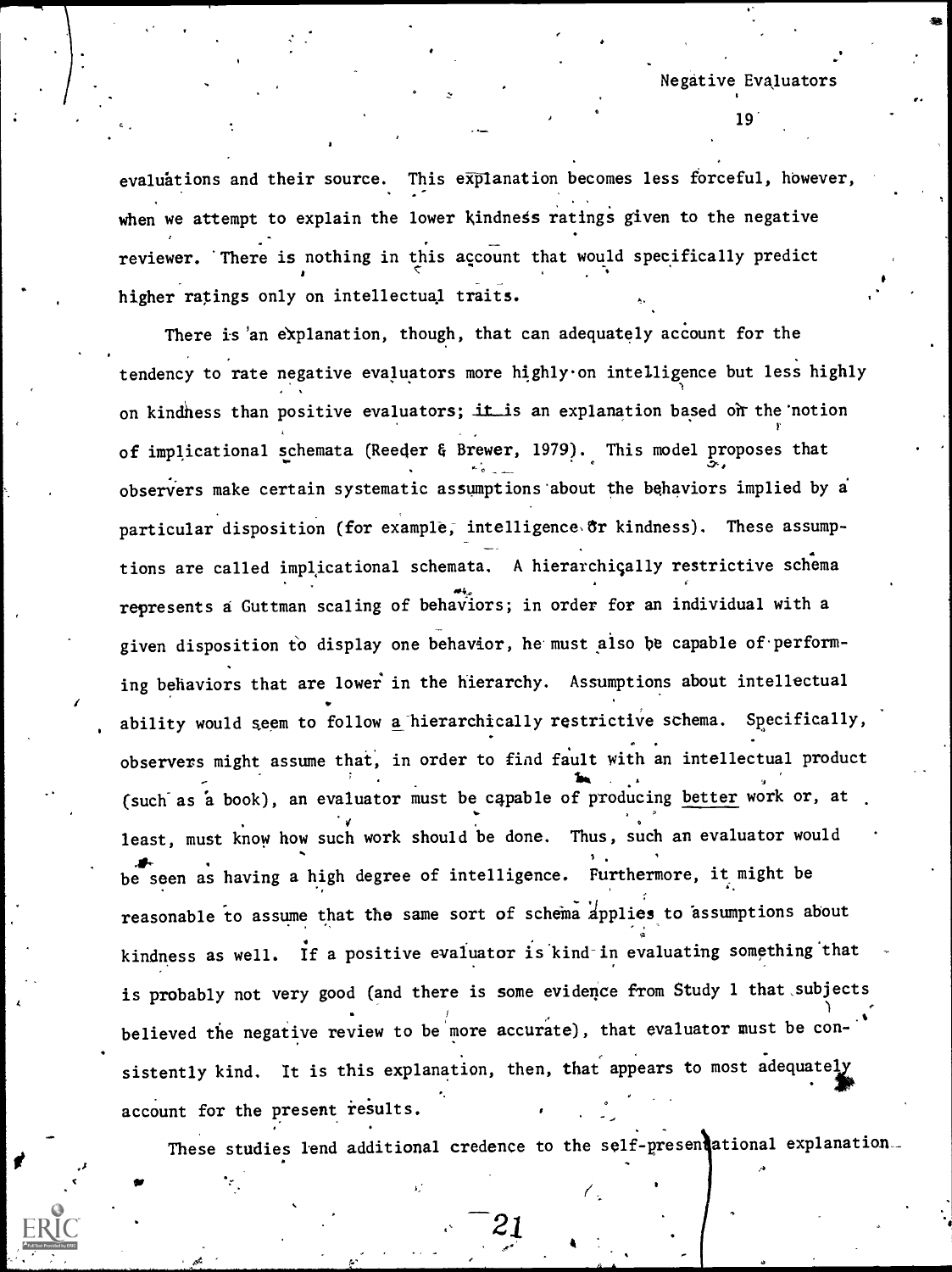$\bullet$ 

for the negativity bias demonstrated in previous research (Amabile & Glazebrook, in press). In that research, it was found that subjects who occupied unstable positions within a group or who made their evaluations for a relatively highstatus audience tended to be more negatively critical in their evaluations of daa kale daa kale daa kale daa kale daaraa kale daaraa kale daaraa kale daaraa kale daaraa kale daaraa kale da<br>Google others than subjects whose positions were secure or who had an equal-status audience.. It was suggested that, as a self-presentational strategy, insecure . . subjects attempt to demonstrate their intelligence, and thereby maintain their self-esteem and their esteem in the eyes of others, by delivering negative eval-uations. Prior to the research reported here, however, there was no evidence that it was indeed reasonable to use negativity as a self-presentational tactic. The present results suggest that, indeed, in at least some situations, negatively critical evaluations will impress observers as more intelligent. Interestingly, as demonstrated in Study  $\mathbf{h}_{\mathbf{x}}$  there is no indication that observers pre at all aware of the negativity bias engendered by intellectual insecurity; subjects' in that study did not rate the negative reviewer any,lower than the positive reviewer on self-confidence or career. success.

/  $\epsilon$ ,  $\epsilon$ 

It is interesting to speculate on the extent to which this phenomenon of / attributing higher intelligence to more'pegative,evaluators is limited to evaluations of intellectual traits and products. Previous demonstrations of the negativity bias among intellectually insecure individuals (Amabile & Glazebrook, · in press) have, shown that the bias appears in ratings of intellectual qualities, but not in evaluations' of social qualities -- even when subjects are explicitly instructed to'judge stimules-persons' social abilities. It is possible, then, that subjects would not see a negative evaluator as more intelligent and competent if the substance of the evaluation were another person's social skills. This prediction would follow, of course, from the implicational schemata model;

4 22

att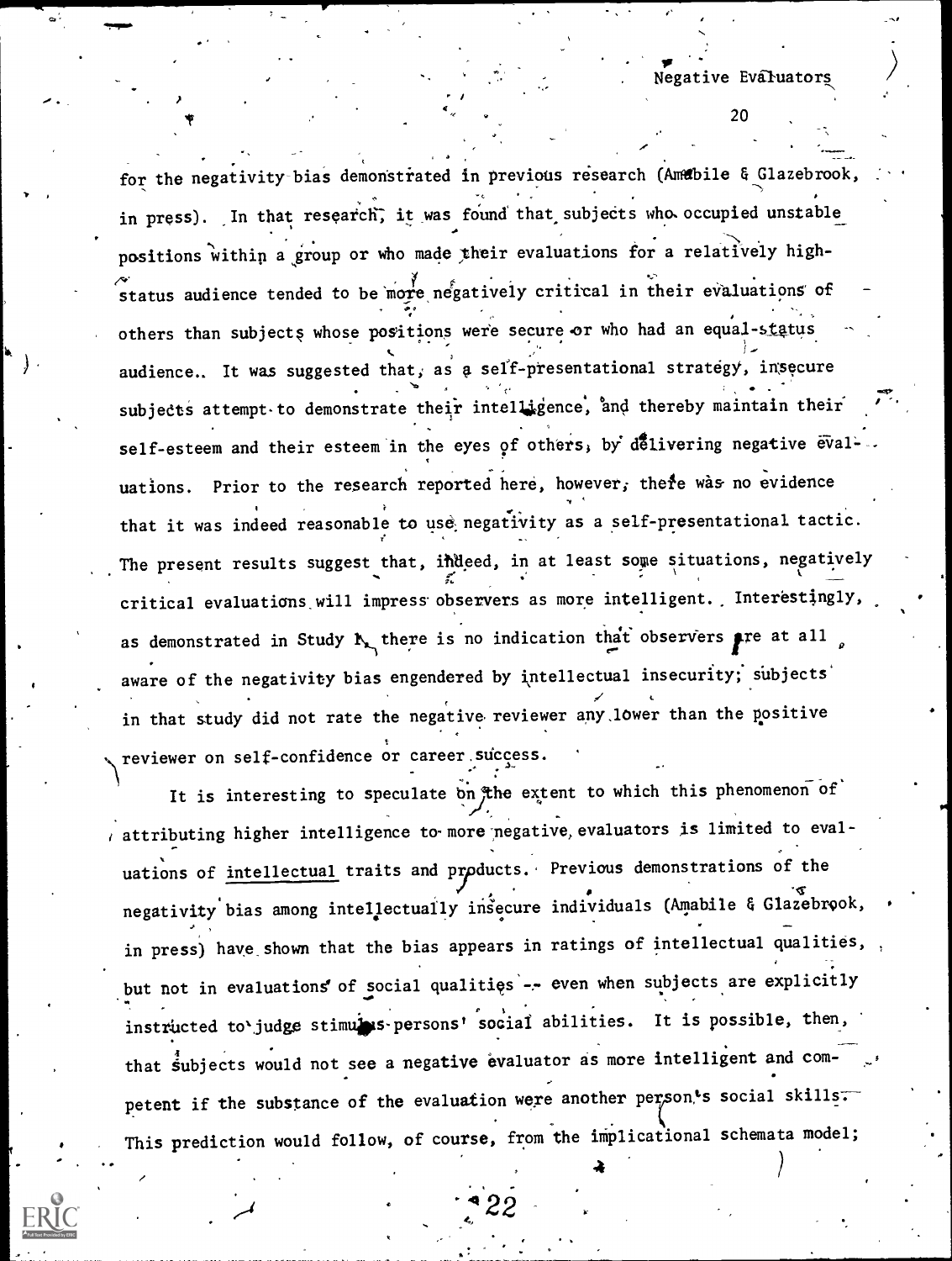intellectual acuity and social criticism would not even appear in the same hierarchy.

The tendency to see negative criticism as more intelligent than positive . evaluation may be viewed as another in a rather long list of attributional errors and biases (cf. Ross, 1977). Gertainly, there is no logical reason to attribute higher intelligence to negative evaluators; there is nothing inherently more intelligent in criticism than in praise, particularly in the highly controlled form in which criticism and praise appeared in these studies. How-' ever, this attributional bias might provide astute actors with a psycho-logical reason for using negative criticism. Although it appears that actors wishing to be liked (and, in some situations, to be thought more knowledgeable) should' be generous in their praise, actors wishing to Impress observers with their inteliectual prowess should devise rather negative critiques of the intellectual work of others. In at least some situations, the choice for the impression manager may fall between two distinct impressions: "plodding but kind," and "brilliant But cruel."

23

-10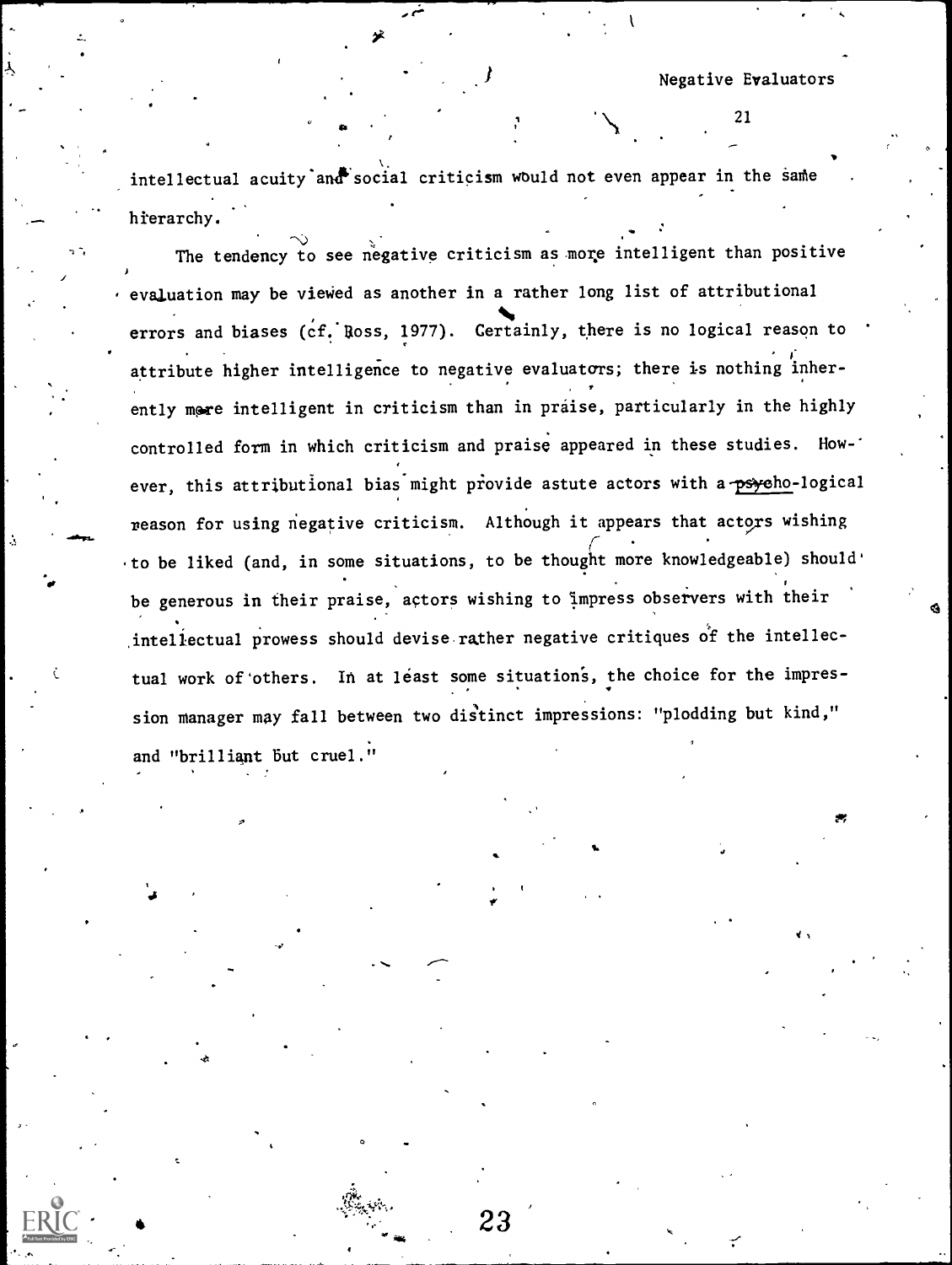#### References

 $, \cdot$  .

k

Amabile, T. M. & Glazebrook, A. H. A negativity bias in interpersonal eyaluation. Journal of Experimental Social Psychology, in press. Aronson, E. & Worchel, S. Similarity versys liking as determinants of interpersonal attractiveness. Psychonomic Science, 1966, 5, 157-158.

Asch, S. Forming impressions of personality. Journal of Abnormal and Social Psychology, 1946, 41, 258-290.

Blotnizk, S. Things are Ruff all over. Forbes, September 17, 1979, pp. 228- $229.$ 

Folkes, V. & Sears, D. Does everyone like a liker? Journal of Experimental Social Psychology, 1977, 13, 505-519.

Frijda, N. Recognition of emotion. In L. Berkowitz (ed.), Advances in exper-. imental social psychology (Vol. 4). New York: Academic Press, 1969.

- Hamilton, D. L. & Zanna, M: P. Differential weighting of favorable and unfavorable attributes in impressions of personality. Journal of Experimental Research in Personality, 1972, 6, 204-212.
- Jones, E. E.. & Davis, K. E. From acts to dispositions: The attribution process in person perception. In L. Berkowitz (Ed.), Advances in Experimental Social Psychology. Vol. 2. New York: Academic Press, 1965.

. Kelley, H. H. Attribution theory in social psychology. In D. Levine (Ed.),

Nebraska Symposium on motivation. Lincoln: University of Nebraska Press, 1967.

Kelley, H. H. The processes of causal attribution. American Psychologist,  $1973_{1}$   $28$ ,  $107 - 128$ . Mathin, M. & Stang, D. The Pollyanna Principle. Cambridge, Massachusetts:

Schenkman, 1978.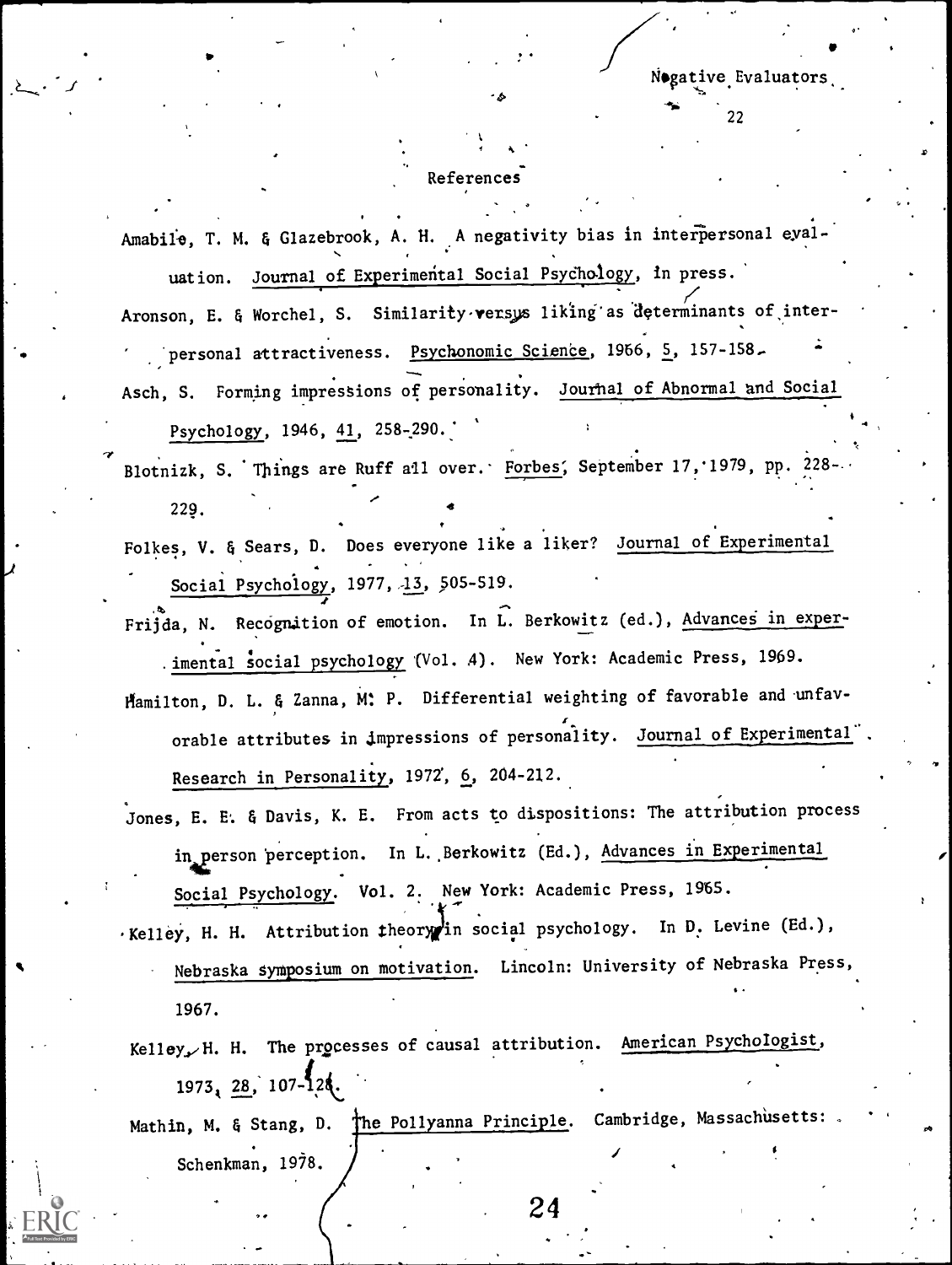Nisbett, R. E. & Wilson; T. D. The halo effect: Evidence for unconscious. alteration of judgments. Journal of. Personality and Social Psychology, 1977, 35, 250-256.

f.

 $\mathbf{r}$  and  $\mathbf{r}$ 

.

Ne,

 $\mathcal{L}$ .  $\mathcal{L}$  representation of  $\mathcal{L}$ . Osgood, C., Suci, G. & Tannenbaum, P. The measurement of meaning. Urbanal'. Ill.: Universfty of Illinois,Press, 1957.

Reeder, G. D. & Brewer, M. B. A schematic model of dispositional attribution . . . -, , . - in interpersonal perception. Psychological Review, 1979, 86, 61-79. Ross, L. D. The intuitive psychologist and his shortcomings: Distortions in  $\boldsymbol{\Lambda}^{\text{max}}$ 

.

the attribution process. In L. Berkowitz (Ed.), Advances in Experimental Social Psychology (Vol. 10). New York: Academic Press, 1977.

Thorndike, E. L. A constant error in psychological ratings. Journal of Applied Psychology,  $1920, 4, 25-29.$ .

Warr, P. & Knapper, C. The perception of people and events. New York: Wiley, 1968.

Zajonc, R. Feeling and thinking: Preferences need no inferences. American Psychologist, 1980,.35, 151-174.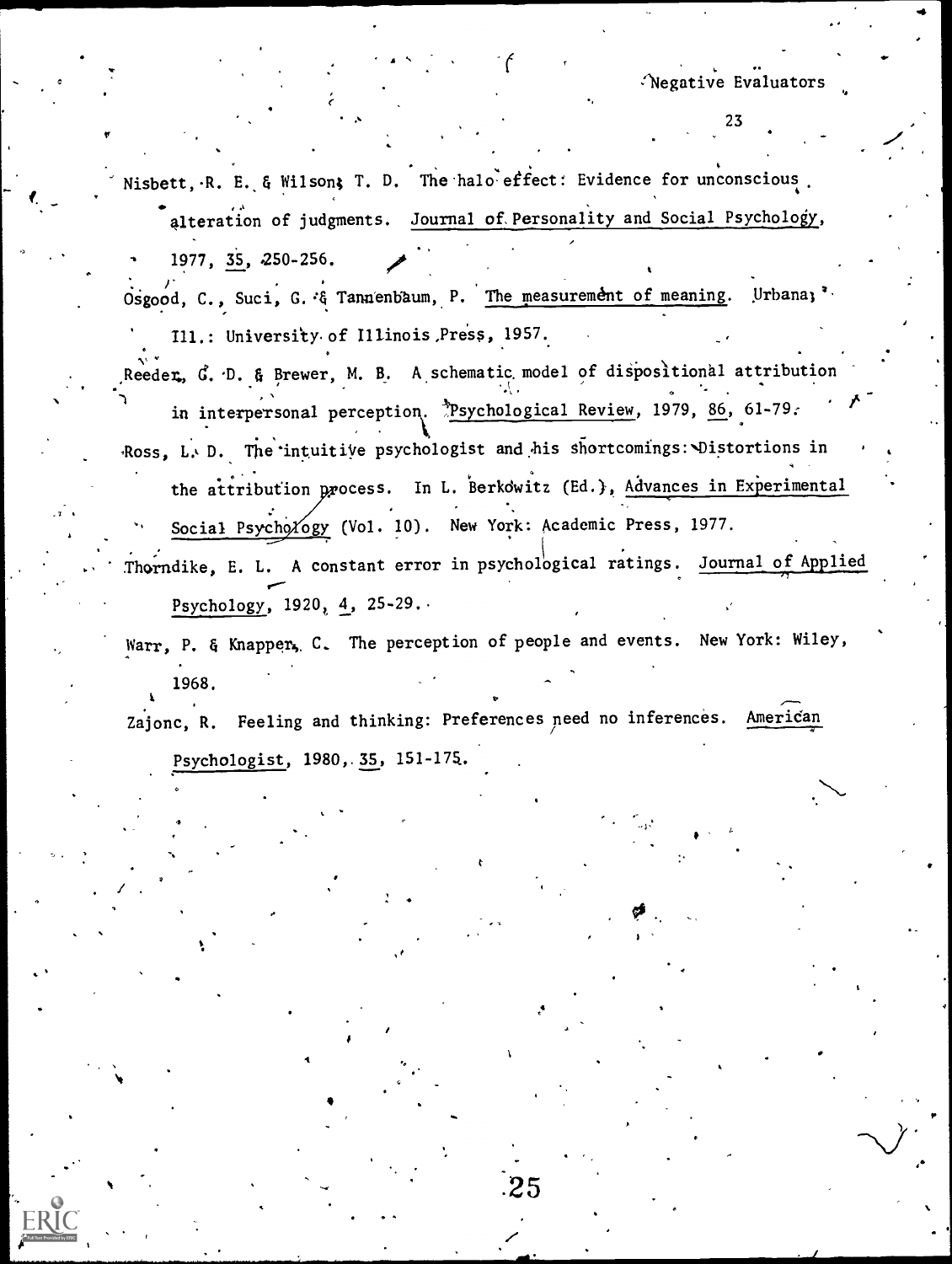sy.

-

# Fodtnotes

 $41.41$ 

 $1_A$  within-subjects design provides a better test of the hypothesis for  $\sim$ this paradigm than'a between-subjects design. It.is important that subjects  $\bullet$  . The set of  $\bullet$ concentrate on characteristics of the reviewers that could account for the the set of the set of the set of the negative of positive reviews. In a between-subjects design, with subjects . For a set of the set of the set of the set of the set of the set of the set of the set of the set of the set of the set of the set of the set of the set of the set of the set of the set of the set of the set of the set  $\bullet$ , , , , , reading a single review of a book they have never heard,of, they might easily attribute'the valence 'of the review solely to characteristics of the book itself.

 $\frac{2}{3}$ For some subjects, the negative review was presented first. For others, the positive review was presented first. However, due to a procedural error, this counterbalancing was not nearly equal, making it impossible to include. order of presentation as a factor in the analysis of this study. However, order of presentation was examined in Study 2.

<sup>3</sup>Although both males apd females participated in this study, it was not possible to analyze the data for sex differences, since over half of the sub- $\sim$ jects failed to note their gender on the questionnaire. There is no reason, however, to expect that sex differences would have emerged, since there were no effects of sex in Study 1 (all  $F's < 1$ ).

26

,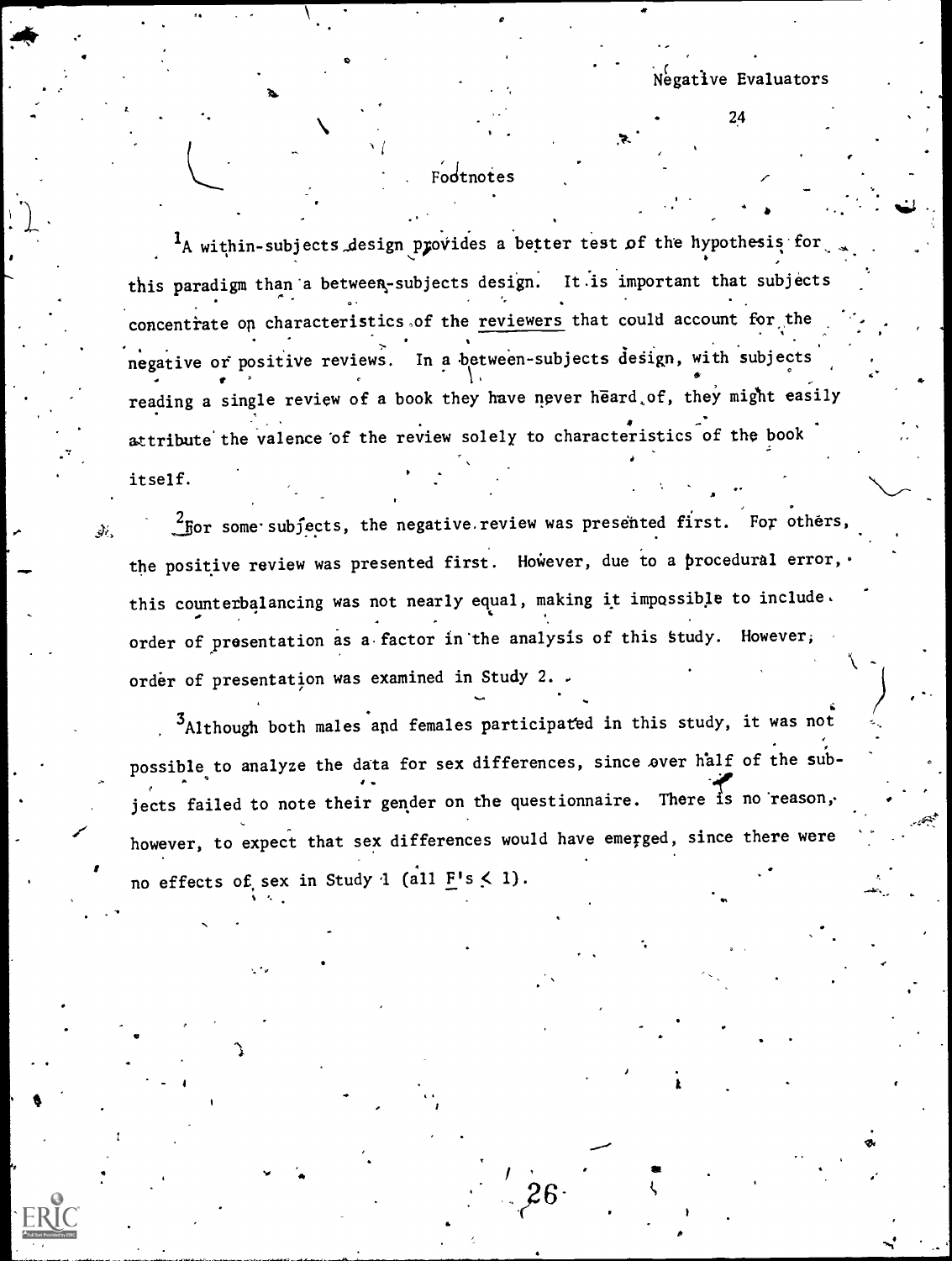$\bullet$   $\bullet$   $\bullet$ 

25

Table 1

Mean Ratings of Positive and Negative Reviewers,

4

a

Study 1

| Variable                  |           | Positive Reviewer |           | Negative Reviewer | $\sim$ $^{-1}$ |
|---------------------------|-----------|-------------------|-----------|-------------------|----------------|
| Intelligence <sub>.</sub> |           | 24.51             |           | 27.69             |                |
| Competence.               |           | 22.85             |           | 25.94             | <b>Gra</b>     |
| Kindness                  |           | 27.94             |           | 12.49             |                |
| Fairness                  |           | 23.62             | $\cdot$ . | 16.31             |                |
| Likeability               | $\bullet$ | 25.18             |           | 12.47             |                |

Note. Ratings were made on 40-point scales, with a higher number indicating  $\cdot$ more of the attribute. Means are combined across subject sex, since there were no sex differences.

 $27 \frac{1}{2}$ 

 $\bullet$  . The set of  $\bullet$